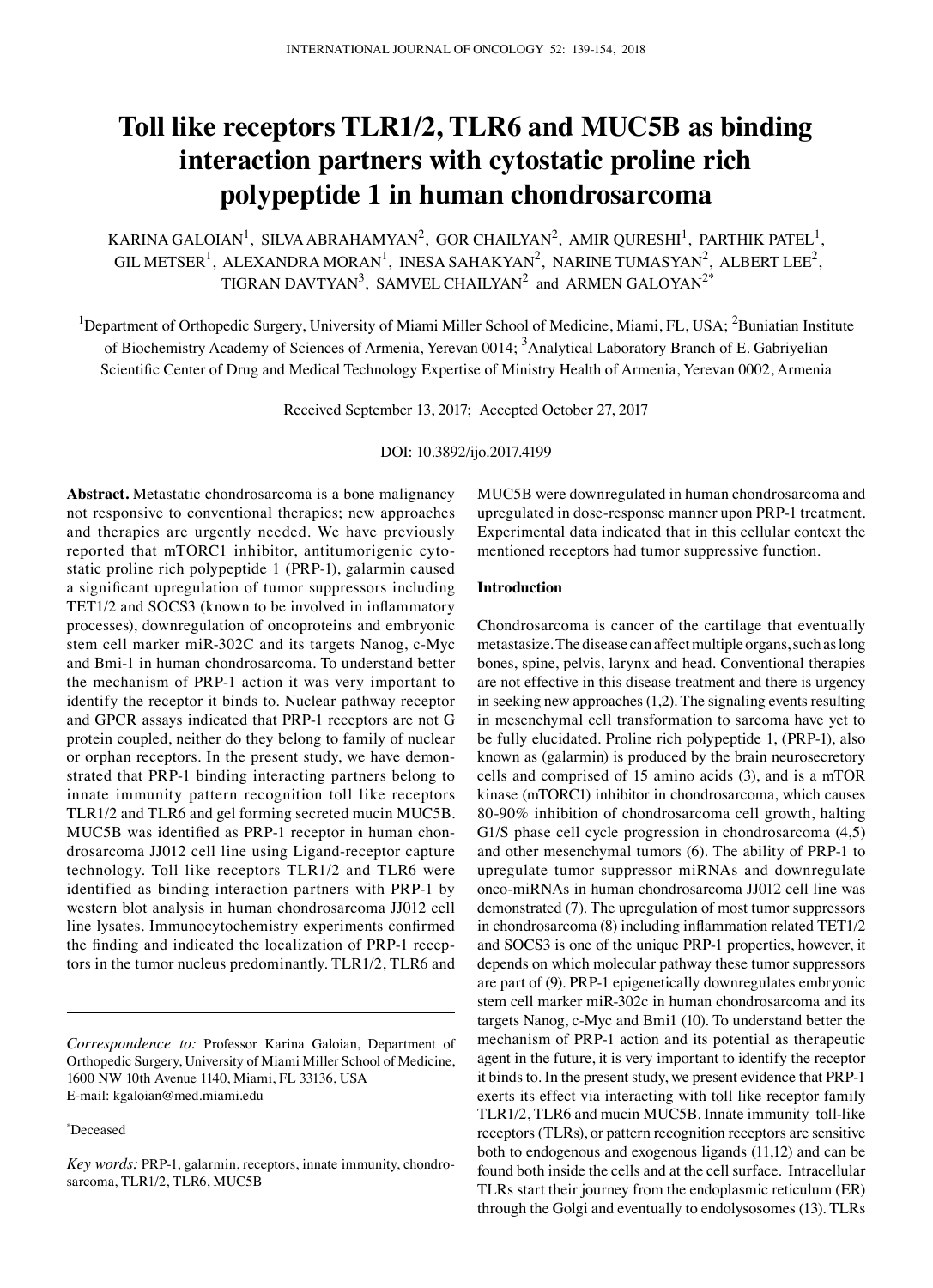play active roles in carcinogenesis and tumor progression or its inhibition (14,15) where the activation of TLR signalling could regulate antitumor immunity of the host (16). The term alarmins is often used when referring to endogenous TLR ligands. The innate immune system can be activated by recognizing pathogen associated molecular patterns (PAMPs). The injured cells in their turn have ability to release dangerassociated molecular patterns (DAMPs) and contribute to the activation of innate immune system. Thus, immune system is involved not only in fighting the infection by mobilizing the immunologic arsenal, but also in the process of tissue repair. Hence, the term non-infectious inflammation response, whenever TLR signaling is mediated by endogenous ligands, which secure autoimmune disease and tumorigenesis in addition to tissue repair and injury (17,18). TLRs1 (cluster of differentiation 281), 2, 4, 5 and 6 are expressed on the cell surface, whereas TLRs3, 7, 8 and 9 are intracellular nucleic acid receptors. The ligand for TLR10 remains to be found (19). The antitumorigenic role of TLR2 is recognized, its deficiency led to early intestinal tumor formation (20). Most of endogenous TLR ligands are agonists of TLR4 and TLR2 (21). There is a reported link berween TLR signaling andmucins (MUCs) leading to effective pathogen elimination (22-24). Mucins are glycosylated large extracellular proteins that are found not only in mucous cells but also in connective tissue and goblet cells. Mucin expression glycosylation alterations can lead to the development of cancer and cellular transformation (25-31). Apomucin with the attached O-linked oligosaccharides is the protein backbone for mucin. There are 'secreted (gel-forming and non-gel-forming)' and 'membrane-bound' mucins, with transmemebrane domain (32). The goblet cells from the epithelium and mucous cells from submucosal glands generate secreted mucins. Secreted mucins on the chromosome 11p15 include MUC2, MUC5AC, MUC5B, MUC6 and MUC19. Some of the mucins can manifest themselves as tumor suppressors, for example MUC4 (33,34). MUC5B expression has protumorigenic (28,35) or antitumorigenic consequence for the cell growth (36,37) and was linked both to decreased survival or better prognosis in cancer patients correspondingly, depending on the disease and organ specificity. MUC5B was shown to have very beneficial effects in human airway defense (38). The epigenetic mechanism, hypermethylation of MUC5B promoter was attributed to the silencing of its tumor suppressor activity (39). Both overexpression and downregulation of mucins in different organs can contribute to cancer pathology and inflammation (26,40).

#### **Materials and methods**

*PRP-1 initial isolation and chemical synthesis.* Initially, PRP-1 was isolated from the neurosecretory granules of bovine neurohypophysis by the method described (3,41) followed by its chemical synthesis (42).

*PRP-1 antiserum affinity chromatography purification.*  Antiserum for PRP1 was generated (43), then affinity chromatography purified, AminoLink Plus Immobilization kit instructions (44894; Thermo Fisher Scientific, Waltham, Ma, USA) were followed for protein sample desalting with Zeba Spin columns (89891; Thermo Fisher Scientific).

*Tissue culture.* The human JJ012 chondrosarcoma cell line was received from Dr Joel Block's Laboratory (Rush University, Chicago IL, USA). JJ012 chondrosarcoma cells were cultured as previously described (8). The medium composition: Dulbecco's modified Eagle's medium (DMEM), supplemented with F12, 10% fetal bovine serum (FBS), 25  $\mu$ g/ml ascorbic acid, 100 ng/ml insulin, 100 nM hydrocortisone and 1% penicillin/streptomycin.

*Brief immunocytochemistry protocol.* Adherent cells were grown directly on coverslips with  $5x10<sup>5</sup>$  cells/coverslip in 6-well clusters, where they were cultured overnight at 37˚C in an incubator. Twenty-four hours later the medium was removed and samples were fixed in 1 ml of 4% formaldehyde solution, (F8775; Sigma-Aldrich St. Louis, MO, USA) in phosphate-buffered saline (PBS), pH 7.4 1X Gibco, (10010-023) PBS for 15 min in the incubator. Samples were washed with PBS twice, then were permeabilized with PBS/Triton X-100 (T9284; Sigma-Aldrich), 1% for 5 min at room temperature. Detergent was removed and non-specific sites were blocked in PBS containing 2% bovine serum albumin (BSA, A2153; Sigma-Aldrich) at room temperature for 30 min. Samples were further incubated overnight in cold room along with all primary antibodies for the experiment, followed by two consecutive washes the next morning and incubation in BSA solution with secondary antibodies at room temperature for 2 h along with Zenon complex and two washes with PBS, for 10 min each. Second fixation step with formaldehyde for 15 min at room temperature in the dark was performed, followed by two washing steps.

*Zenon complex formation.* PRP-1 serum antibody and Zenon rabbit IgG, Alexa Fluor 488 (Z-25302; Molecular Probes, Eugene, OR, USA) were mixed according to the manual and the procedures. The mixture was incubated for 10 min at room temperature with labeling reagent A, then another 10 min incubation with the blocking reagent B and 1 ml of the resulting mixture was applied to each well. Cells were stained with 3  $\mu$ M of 4',6-diamino-2-phenylindole dihydrochloride (DAPI, D1306; Thermo Fisher Scientific) for nuclear staining or 10 min at room temperature, the washed with PBS twice. The samples on coverslips were mounted in Antifade mounting medium, followed by microscopy. ProLong Gold Antifade reagent (P10144; Life Technologies) was applied as a liquid mountant directly to fluorescently labeled cells on microscope slides. The reagent contains chemicals to protect fluorescent dyes from fading during fluorescence microscopy.

*Antibodies used for immunocytochemistry.* For plasma membrane staining wheat germ agglutinin Alexa fluor 594 conjugate was used (W11262; Thermo Fisher Scientific); TLR1 rabbit antibody (ab180798; Abcam); goat anti-rabbit H&L (DyLight 550) (ab96884; Abcam); mouse anti-Muc5B, Abcam (ab77995); goat anti-mouse IgG secondary antibody Alexa Fluor 647 (A2124; Life Technologies).

*Imaging.* Image acquisition was performed by the Analytical Imaging Core Facility at DRI/SCCC, University of Miami (FL, USA).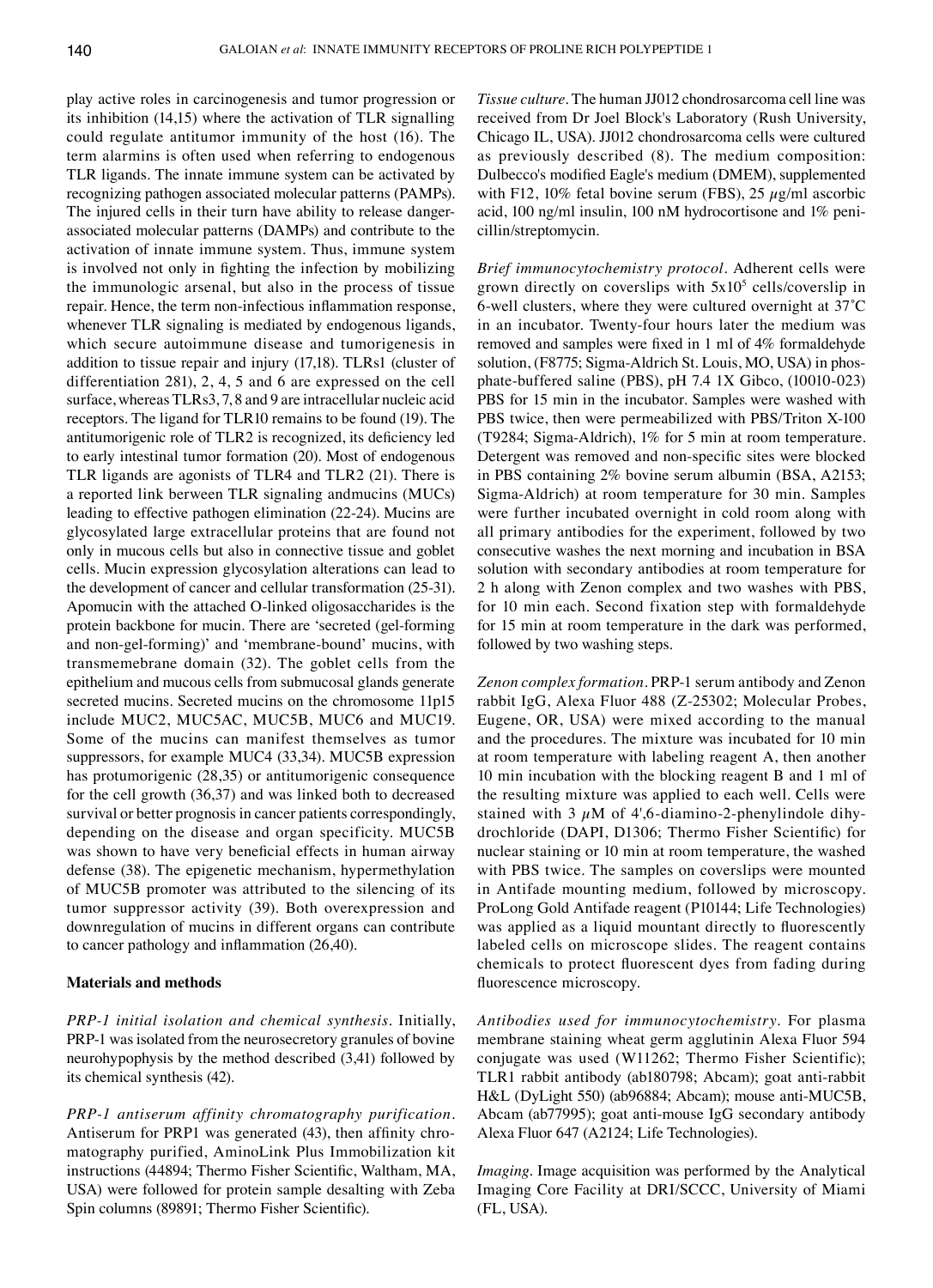Zeiss 200M, ApoTome fluorescent microscope, DAPI 49, GFP 38HE, Cy3 43, Cy5 50 filter cubes, heated stage, Orca II ERG Hamamatsu b/w 14 bit camera and AxioVision acquisition software were used. The coverslips were placed in regular 35-mm Petri dishes and the cells grown on them, covered with medium. Once the cells were grown, the coverslips were taken out, the cells were fixed, stained and mounted on the glass slides. For imaging controls secondary antibodies were used without the primaries.

## *Human MUC5B Elisa and electrophoresis and western blotting.* MUC5B protein was measured with human mucin -5 subtype (MUC5B) ELISA kit (MyBioSource, San Diego, Ca, USA) (MBS 704534-48T).

The cells were trypsinized once they reached confluency and then seeded in 6-well clusters at a concentration of  $1x10<sup>6</sup>$ cells/ml. PRP-1 was added only to the experimental samples but not to controls. The overnight incubation in  $5\%$  CO<sub>2</sub> incubator at 37°C was followed by cell wash with ice-cold PBS with added protease inhibitor. The cell lysis buffer (C2978; Sigma-Aldrich) was supplemented with the protease inhibitor in a 1:100 ratio. The cells were collected with a scraper and centrifuged at 15,000 x g at 4˚C. The supernatant was collected and the protein concentration was measured. The pellets were frozen at -80°C until loading on the gel (20  $\mu$ g/lane). Polyacrylamide gel electrophoresis and western blotting reagents were supplied by Lonza, Inc. (Allendale, NJ, USA), and all the related procedures followed the company's protocol. The catalog numbers for the reagents and the suppliers are listed below for convenience, although they were reported in our previous communication (8). PAGEr™ Gold Precast Gels (59502; 10% Tris‑Glycine; Lonza); ECL reagent (RPN2109; GE Healthcare, Little Chalfont, UK); Western Blocker solution (W0138; Sigma-Aldrich); ProSieve QuadColor Protein marker (4.6-300 kDa, 00193837; Lonza); 20X Reducing Agent for ProSieve ProTrack Dual Color Loading buffer (00193861; Lonza); ProTrack Loading buffer (00193861; Lonza); ProSieve ProTrack Dual Color Loading buffer EX running buffer (00200307; Lonza); ProSieve EX Western Blot Transfer buffer (00200309; Lonza); Immobilon®-P PVDF Membranes (P4188; Sigma-Aldrich).

*Immunoblot antibodies.* Rabbit polyclonal anti-TLR6 (ab37072), MW 92 kDa (Abcam); rabbit anti-TLR1 cell (2209), MW 86 kDa (Cell Signaling Technology, Danvers, MA, USA); rabbit anti-TLR1 (ab68158), MW 90 kDa (Abcam); mouse anti-TLR2 [TL2.1], (ab9100), MW 90 kDa (Abcam); Mouse anti-TLR3 (TLR3.7) (sc-32232), MW 104 kDa (Santa Cruz Biotechnology, Santa Cruz, CA, USA); mouse anti-TLR4 (25) (sc-293072), MW 95-120 kDa (Santa Cruz biotechnology); mouse anti-TLR5 (19D759.2), (sc-57461), MW 110-120 kDa (Santa Cruz biotechnology); rabbit anti-TLR7, (5632), MW 140 kDa (Cell Signaling Technology); mouse TLR 8 (9A6), (sc-135584), MW 119.8 kDa (Santa Cruz Biotechnology); rabbit anti-TLR9, (5845), MW 130 kDa (Cell signaling Technology); mouse TLR10 (2A11), sc-293300, MW 90 kDa (Santa Cruz Biotechnology); mouse anti-tubulin, (T5168; Sigma-Aldrich); rabbit anti-TRIF/TICAM1, NBP2-31189, MW 75 kDa (Novus Biologicals, Littleton, CO, USA); mouse anti-TICAM2, MW 21 kDa (Santa Cruz biotechnology); rabbit anti-TRAF6 (3566R-100), MW 54 kDa (BioVision, Inc., Milpitas, CA, USA); goat anti-rabbit IgG, HRP-linked (7074; Cell Signaling Technology); anti-mouse IgG, HRP-linked (7076; Cell Signaling Technology).

*Lead Hunter discovery services (DiscoveRx).* Nuclear Hormone Receptor Assays: PathHunter® NHR Protein Interaction (Pro) and Nuclear Translocation (NT) assays monitor the activation of a nuclear hormone receptor in a homogeneous, non-imaging assay format using a technology developed by DiscoveRx called enzyme fragment complementation (EFC). The company described NHR Pro assay detects of protein-protein interactions between an actvated NHR protein and a nuclear fusion protein containing steroid receptor co-activator peptide (SRCP). When bound by ligand, the NHR will migrate to the nucleus and recruit the SRCP domain, whereby complementation occurs, generating a unit of active β-galactosidase (β-gal) and production of chemiluminescent signal.

*Arrestin pathway*: The PathHunter® β-arrestin assay based on activation of a GPCR using a method developed by DiscoveRx called enzyme fragment complementation (EFC) with β-galactosidase (β-gal) as the functional reporter (44). In brief, according to the manufacturer's protocol: the enzyme is split into two inactive complementary portions (EA for enzyme acceptor and ED for enzyme donor) expressed as fusion proteins in the cell. EA is fused to β-arrestin and ED is fused to the GPCR of interest. When the GPCR is activated and β-arrestin is recruited to the receptor, ED and EA complementation occurs, restoring β-gal activity which is measured using chemiluminescent PathHunter® detection reagents.

*Data analysis.* The GPCR max panel % agonist was calculated as 100% (mean of test samples - mean of vehicle control)/mean Max control ligand - mean of vehicle control). For antagonist mode assays, percentage inhibition was calculated using the following formula: % Inhibition =100% x  $(1 - \text{mean RLU of})$ test sample - mean RLU of vehicle control)/(mean RLU of EC80 control - mean RLU of vehicle control). For the orphan max panel, % agonist activity was calculated as 100% x (mean of test sample - mean of vehicle control)/mean of vehicle control.

*gpcrMAX and NHR - Agonist mode calculation*: To determine if a compound is potentially acting as an agonist to activate the receptor and induce arrestin recruitment the following factors should be considered: Is the % activity  $>30\%$ ? If so, is the compound mean RLU >Baseline RLU + 3 x Baseline SD.

*gpcrMAX and NHR - Antagonist mode*: Inhibition of GPCR activation by a compound acting as an antagonist of ligand binding results in a decrease in β-arrestin recruitment to the target GPCR. The NHR panel measures agonist interactions during a 6-h period and antagonist are preincubated for 1 h prior to agonist challenge. To determine if a compound is potentially acting as an antagonist to inhibit receptor activation the following factors should be considered: Is the % inhibition  $>35\%$ , if so, is the compound mean RLU <EC80 RLU - 3 x EC80 SD.

*orphanMAX - Agonist mode:* Activation of Orphan GPCR by a compound acting as an agonist will result in an increase in β-arrestin recruitment to the target orphan GPCR. To determine if a compound is potentially acting as an agonist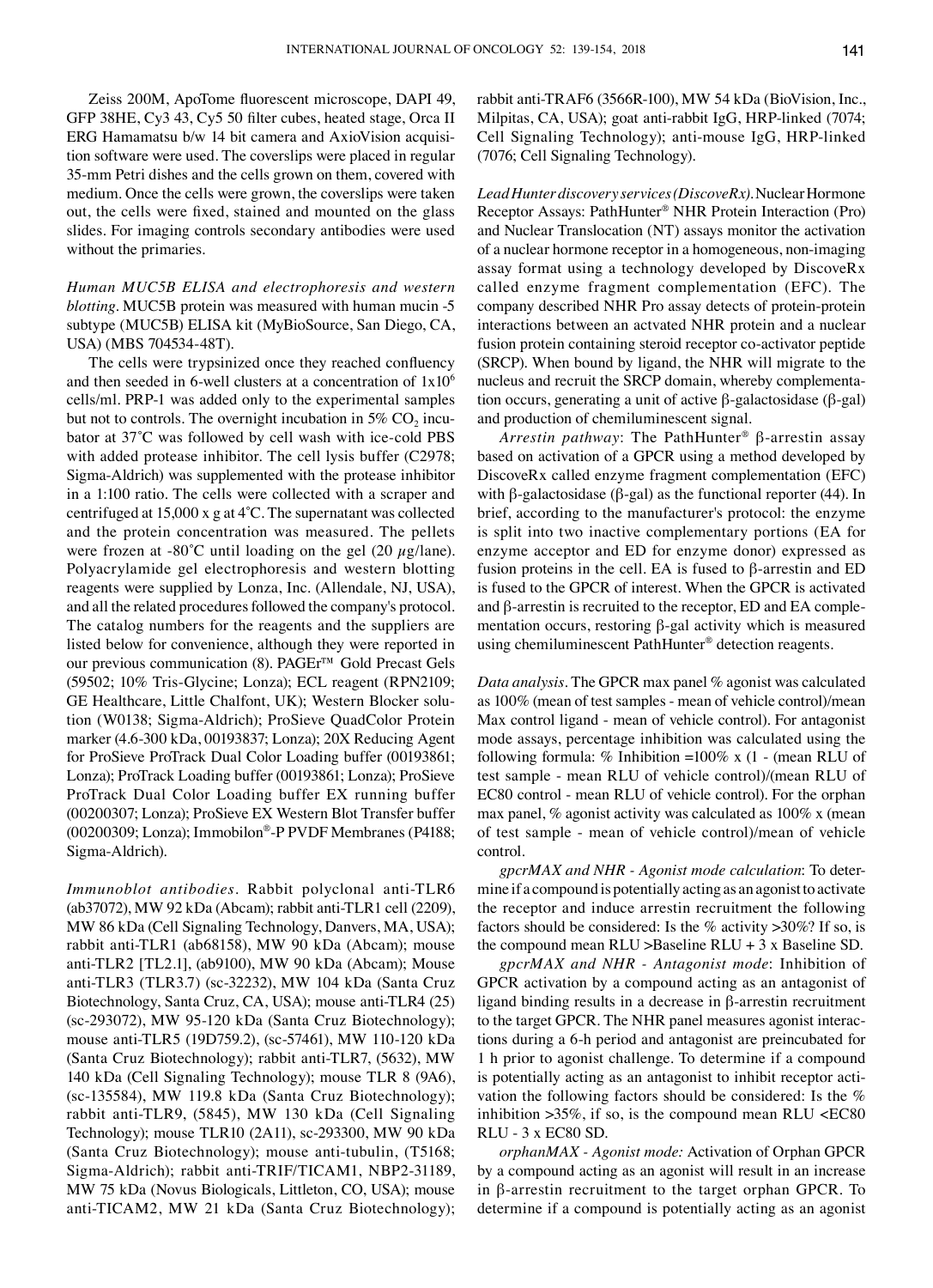to activate an orphan receptor and induce arrestin recruitment the following factor should be considered: Is the % activity  $>50\%$ . If so, is the compound mean RLU  $>$ Baseline RLU + 3 x Baseline SD.

*TriCEPS technology.* This technology from Dualsystems Biotech AG (Zurich, Switzerland) was implemented to detect PRP-1 receptor or interacting partners. Specific cell surface protein receptors are involved in the drug, peptide ligand mediated physiological responses. The TriCEPS method is based on the ligand-based receptor capture (LRC) technology where special reagent can be coupled to a ligand of interest, which allows to capture the ligand when bound to corresponding receptors. One can picture TriCEPS with three arms: one that binds to amino group containing ligands, a second for the ligand-based capture of glycosylated and a third one with biotin tag for purifying receptor peptides to be analyzed by quantitative mass spectrometry (MS). Specific receptors for the ligand of interest are identified through quantitative comparison of the identified peptides with a sample generated by a control probe with known (e.g., insulin) receptor.

*TriCEPS protocol: Ligand coupling*: This procedure implemented processing of ligand and the identification of receptor candidates (3 ligand and 3 control samples,  $300 \mu$ g control ligand or 300  $\mu$ g ligand of interest to 120  $\mu$ l of 25 mM HEPES pH 8.2, 1.5  $\mu$ l (150  $\mu$ g) TriCEPS v.3 was added to both reactions and mixed immediately by pipetting up and down using a 200  $\mu$ l pipette, then incubated at 20 $^{\circ}$ C under gentle agitation (350 rpm) in a ThermoMixer for 90 min. Cell preparation and oxidation  $1.2x10<sup>8</sup>$  cells were utilized for the experiment in triplicates. Cells were centrifuged at 300 x g for 5 min at 4˚C, then were resuspended in 49 ml LRC buffer. The oxidation agent 1 ml (75 mM sodium metaperiodate) were added to a final concentration of 1.5 mM metaperiodate, followed by incubation for 15 min at 4˚C. The mild oxidant sodium metaperiodate generates aldehydes from carbohydrates that link to the proteins of cell surface. When the ligand binds to the receptor, the hydrazine group formed a bond with the aldehyde for protein labeling.

*Mass spectrometry.* The LRC-TriCEPS samples were analyzed on a Thermo LTQ Orbitrap XL spectrometer. The samples were processed in data dependent acquisition mode in a 90-min gradient with 10 cm C18 packed column. The statistical ANOVA model was applied to the six remaining samples in the CaptiRec dataset. With models of Gaussian distribution the system tests each protein for differential abundance in all pairwise comparisons of ligand and control samples and calculates P-values. P-values are undergoing multiple comparisons to control the experiment-wide false discovery rate (FDR). Then, this adjusted P-value from each individual protein is plotted against the magnitude of the fold enrichment between the two experimental conditions. The receptor candidate space is defined based on the criteria where the area in the volcano plot that is limited by an enrichment factor of ≥4-fold and an FDR-adjusted p≤0.01.

*RT2 qPCR primer assays.* These custom designed assays by Qiagen (Valencia, CA, USA) served as sensitive gene expression profiling tool for real-time PCR analyses. Assay utilized RT2 SYBR-Green qPCR Master mixes. Mature RNA isolated using RNA extraction according to the manufacturer's instructions. RNA quality was determined using a spectrophotometer and was reverse transcribed using a cDNA conversion. The cDNA in combination with RT2 SYBR-Green qPCR Master mix (cat. no. 330529) was used with RT2 qPCR assays. Ct values were uploaded on web portal at http:// www.qiagen. com/geneglobe. Samples were assigned to control and test groups. Ct values were normalized based on a manual selection of reference genes. The data analysis web portal calculates fold change/regulation using ∆∆Ct method, in which ∆Ct is calculated between gene of interest (GOI) and an average of housekeeping genes (HKG) followed by ∆∆Ct calculations [∆Ct(experiment) - ∆Ct(control)]. Fold change is then calculated using the 2-∆∆Ct formula.

## **Results**

*PRP-1 receptors are not G protein coupled, neither nuclear nor orphan receptors.* The search for PRP-1 binding partners started with DiscoverX platform of G protein coupled receptors, (GPCR) in agonist, (Table I) and antagonist modes (Table II). There was no indication that PRP-1 was G protein coupled, neither that this peptide was agonist for orphan receptors (Table III) or agonist/antagonist for nuclear receptor in nhrMax panels (Table iv). MUC5B was identified as PRP-1 receptor binding partner in human chondrosarcoma JJ012 cell line using Ligand-receptor capture technology. We proceeded further in the attempt to identify binding partners for PRP-1 using TriCEPS Ligand-receptor capture (LRC) technology from Dualsystems Biotech AG (45). LRC was used to identify novel ligand-receptor interactions. After the TriCEPS coupled ligand (PRP-1) bound to its targets in or at the cell membrane the second arm of TriCEPS coupled to the glycans of that target receptor. The third arm of TriCEPS was used to isolate the proteins that are bound to TriCEPS (Fig. 1A). In the next step the isolated proteins were subjected to a trypsin digest. The resulting peptides of the digest were identified and quantified using liquid chromatography, tandem mass spectrometry (LC-MS/MS) (45,46). Then, the quantified peptides from the control reaction (transferrin as ligand) were compared to the ligand of interest (PRP-1) reaction (labelled in the volcano plot as peptide). The proteins that were 4-fold enriched in one of the treatments compared to the other treatments were considered as the binding partners of the ligand used. When the cells were treated with TriCEPS coupled transferrin, the transferrin receptor protein (TFR1) was enriched (left side of the volcano plot), whereas in the ligand of interest treated samples the MUC5B was enriched. Thus, MUC5B was identified as receptor for PRP-1 (Fig. 1B). The data of the experiment was presented in biological triplicates. The P-value obtained for every protein was plotted against the log2 of the magnitude of the fold enrichment. The space for positive control receptors and high-confidence receptor candidates was designated and visualized based on (fold-change >4) significant enrichment (adjusted P<0.01). True positive receptor candidates that contain only few tryptic peptides can be enriched substantially but will rarely get adjusted P<0.01. For the final selection of receptor candidates for follow-up investigations, all proteins in the receptor space should be viewed based on the following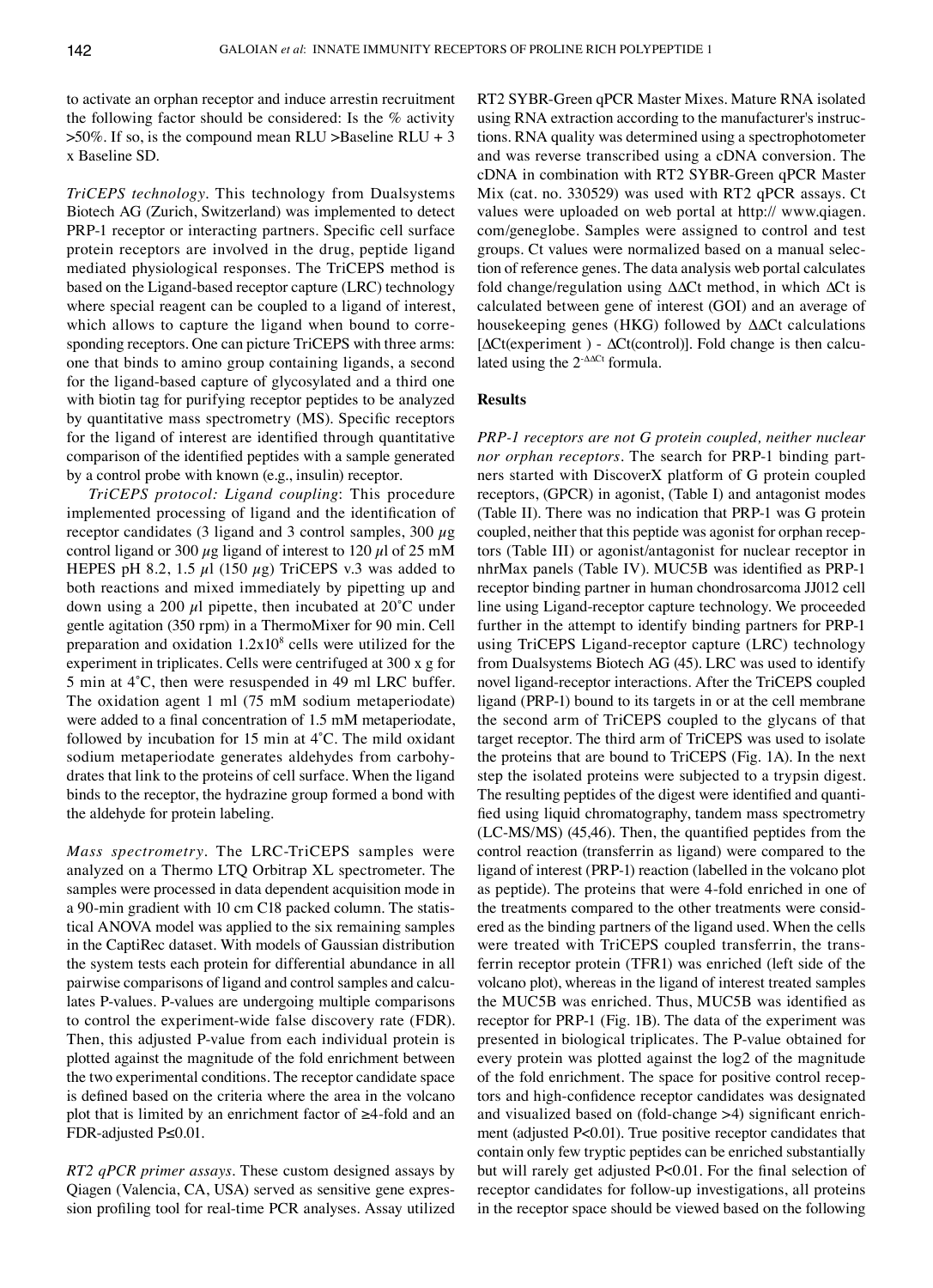Table I. PRP-1 effect on GPCR receptors (agonist mode).

Table I. Continued.

| <b>GPCR ID</b>    | Assay<br>mode | Conc<br>$(\mu M)$ | Mean<br><b>RLU</b> | $\%$<br>Activity | <b>GPCR ID</b>                 | Assay<br>mode | Conc<br>$(\mu M)$ | Mean<br><b>RLU</b> | $\%$<br>Activity |
|-------------------|---------------|-------------------|--------------------|------------------|--------------------------------|---------------|-------------------|--------------------|------------------|
| ADCYAP1R1         | Agonist       | 6                 | 271200             | 1                | CXCR3                          | Agonist       | 6                 | 387900             | 1                |
| ADORA3            | Agonist       | 6                 | 213700             | 1                | CXCR4                          | Agonist       | 6                 | 72500              | $\boldsymbol{2}$ |
| ADRA1B            | Agonist       | 6                 | 372900             | 1                | CXCR5                          | Agonist       | 6                 | 230900             | 1                |
| ADRA2A            | Agonist       | 6                 | 312500             | $\boldsymbol{0}$ | CXCR6                          | Agonist       | 6                 | 27700              | 2                |
| ADRA2B            | Agonist       | 6                 | 315400             | 4                | CXCR7                          | Agonist       | 6                 | 194500             | $\overline{0}$   |
| ADRA2C            | Agonist       | 6                 | 296300             | $\boldsymbol{0}$ | DRD1                           | Agonist       | 6                 | 73000              | $\overline{0}$   |
| ADRB1             | Agonist       | 6                 | 184300             | 1                | DRD <sub>2L</sub>              | Agonist       | 6                 | 83500              | $\overline{0}$   |
| ADRB2             | Agonist       | 6                 | 18800              | 3                | DRD2S                          | Agonist       | 6                 | 247200             | $\boldsymbol{0}$ |
| AGTR1             | Agonist       | 6                 | 424900             | $\overline{c}$   | DRD3                           | Agonist       | 6                 | 414700             | 2                |
| AGTRL1            | Agonist       | 6                 | 429300             | 1                | DRD4                           | Agonist       | 6                 | 22800              | 3                |
| AVPR1A            | Agonist       | 6                 | 23600              | $\boldsymbol{0}$ | DRD <sub>5</sub>               | Agonist       | 6                 | 21000              | 1                |
| AVPR1B            | Agonist       | 6                 | 35200              | $\mathbf{0}$     | EBI2                           | Agonist       | 6                 | 150100             | $\boldsymbol{0}$ |
| AVPR2             | Agonist       | 6                 | 822800             | $\boldsymbol{0}$ | EDG1                           | Agonist       | 6                 | 165500             | $\boldsymbol{0}$ |
| <b>BDKRB1</b>     | Agonist       | 6                 | 30100              | 1                | EDG3                           | Agonist       | 6                 | 877900             | 0                |
| BDKRB2            | Agonist       | 6                 | 663600             | $\boldsymbol{0}$ | EDG4                           |               |                   | 234300             |                  |
| BRS3              |               |                   | 209300             |                  |                                | Agonist       | 6                 |                    | 4                |
|                   | Agonist       | 6                 | 55900              | $\boldsymbol{0}$ | EDG5                           | Agonist       | 6                 | 174300             | 1                |
| C3AR1             | Agonist       | 6                 |                    | $\boldsymbol{0}$ | EDG6                           | Agonist       | 6                 | 574100             | $-2$             |
| C5AR1             | Agonist       | 6                 | 119400             | $\boldsymbol{0}$ | EDG7                           | Agonist       | 6                 | 154400             | $\boldsymbol{0}$ |
| C5L2              | Agonist       | 6                 | 164800             | $\boldsymbol{0}$ | <b>EDNRA</b>                   | Agonist       | 6                 | 38500              | $\overline{0}$   |
| <b>CALCR</b>      | Agonist       | 6                 | 42500              | 1                | <b>EDNRB</b>                   | Agonist       | 6                 | 68900              | 0                |
| CALCRL-RAMP1      | Agonist       | 6                 | 92800              | $\boldsymbol{0}$ | F <sub>2</sub> R               | Agonist       | 6                 | 470700             | $-2$             |
| CALCRL-RAMP2      | Agonist       | 6                 | 219200             | 1                | F <sub>2</sub> RL <sub>1</sub> | Agonist       | 6                 | 566200             | $\boldsymbol{0}$ |
| CALCRL-RAMP3      | Agonist       | 6                 | 425200             | $\mathbf{0}$     | F <sub>2</sub> RL <sub>3</sub> | Agonist       | 6                 | 909900             | $-1$             |
| CALCR-RAMP2       | Agonist       | 6                 | 139500             | $\overline{c}$   | FFAR1                          | Agonist       | 6                 | 560800             | $\mathfrak{Z}$   |
| CALCR-RAMP3       | Agonist       | 6                 | 28600              | 7                | FPR1                           | Agonist       | 6                 | 1133900            | 4                |
| <b>CCKAR</b>      | Agonist       | 6                 | 44600              | $\boldsymbol{0}$ | FPRL1                          | Agonist       | 6                 | 63900              | $\overline{0}$   |
| <b>CCKBR</b>      | Agonist       | 6                 | 894800             | $\boldsymbol{0}$ | <b>FSHR</b>                    | Agonist       | 6                 | 197900             | $-2$             |
| CCR10             | Agonist       | 6                 | 93400              | $\mathbf{0}$     | GALR1                          | Agonist       | 6                 | 263400             | 1                |
| CCR1              | Agonist       | 6                 | 540700             | 7                | GALR2                          | Agonist       | 6                 | 307700             | 1                |
| CCR <sub>2</sub>  | Agonist       | 6                 | 67000              | $\boldsymbol{0}$ | <b>GCGR</b>                    | Agonist       | 6                 | 295600             | 0                |
| CCR <sub>3</sub>  | Agonist       | 6                 | 272100             | $\overline{c}$   | <b>GHSR</b>                    | Agonist       | 6                 | 524600             | $\overline{2}$   |
| CCR4              | Agonist       | 6                 | 180300             | $\boldsymbol{0}$ | <b>GIPR</b>                    | Agonist       | 6                 | 17500              | $-1$             |
| CCR5              | Agonist       | 6                 | 89800              | $\boldsymbol{0}$ | <b>GLP1R</b>                   | Agonist       | 6                 | 123500             | $\boldsymbol{0}$ |
| CCR6              | Agonist       | 6                 | 141000             | $\boldsymbol{0}$ | GLP2R                          | Agonist       | 6                 | 101400             | 1                |
| CCR7              | Agonist       | 6                 | 766200             | 1                | GPR1                           | Agonist       | 6                 | 58400              | 0                |
| CCR8              | Agonist       | 6                 | 35900              | $\boldsymbol{0}$ | <b>GPR103</b>                  | Agonist       | 6                 | 45100              | $\overline{c}$   |
| CCR9              | Agonist       | 6                 | 119300             | 1                | GPR109A                        | Agonist       | 6                 | 458200             | 4                |
| CHRM1             | Agonist       | 6                 | 1181100            | $\mathbf{1}$     | <b>GPR109B</b>                 | Agonist       | 6                 | 410400             | 1                |
| CHRM2             | Agonist       | 6                 | 54600              | $\mathbf{1}$     | <b>GPR119</b>                  | Agonist       | 6                 | 289300             | 3                |
| CHRM3             | Agonist       | 6                 | 166300             | $\mathfrak{2}$   | <b>GPR120</b>                  | Agonist       | 6                 | 27800              | 1                |
| CHRM4             | Agonist       | 6                 | 787900             | 16               | GPR35                          | Agonist       | 6                 | 287100             | 1                |
| CHRM5             | Agonist       | 6                 | 2995100            | 5                | GPR92                          | Agonist       | 6                 | 257600             | 1                |
| CMKLR1            | Agonist       | 6                 | 81900              | $\boldsymbol{0}$ | <b>GRPR</b>                    | Agonist       | 6                 | 39000              | 0                |
| CNR1              | Agonist       | 6                 | 80000              | $\boldsymbol{0}$ | HCRTR1                         | Agonist       | 6                 | 45600              | 0                |
| CNR <sub>2</sub>  | Agonist       | 6                 | 315400             | $-2$             | HCRTR2                         | Agonist       | 6                 | 69900              | 0                |
| CRHR1             | Agonist       | 6                 | 361400             | $\,1$            | HRH1                           | Agonist       | 6                 | 345600             | 1                |
| CRHR2             | Agonist       | 6                 | 161100             | $\boldsymbol{0}$ | HRH <sub>2</sub>               | Agonist       | 6                 | 91300              | 1                |
| CRTH <sub>2</sub> | Agonist       | 6                 | 172600             | $\boldsymbol{0}$ | HRH3                           | Agonist       | 6                 | 47100              | $\overline{c}$   |
| CX3CR1            | Agonist       | 6                 | 342700             | $\mathbf{1}$     | HRH4                           | Agonist       | 6                 | 910300             | 4                |
| CXCR1             | Agonist       | 6                 | 219900             | $\boldsymbol{0}$ | HTR1A                          | Agonist       | 6                 | 879000             | 0                |
| CXCR2             | Agonist       | 6                 | 165200             | $\mathbf{1}$     | HTR1B                          | Agonist       | 6                 | 1214900            | $-4$             |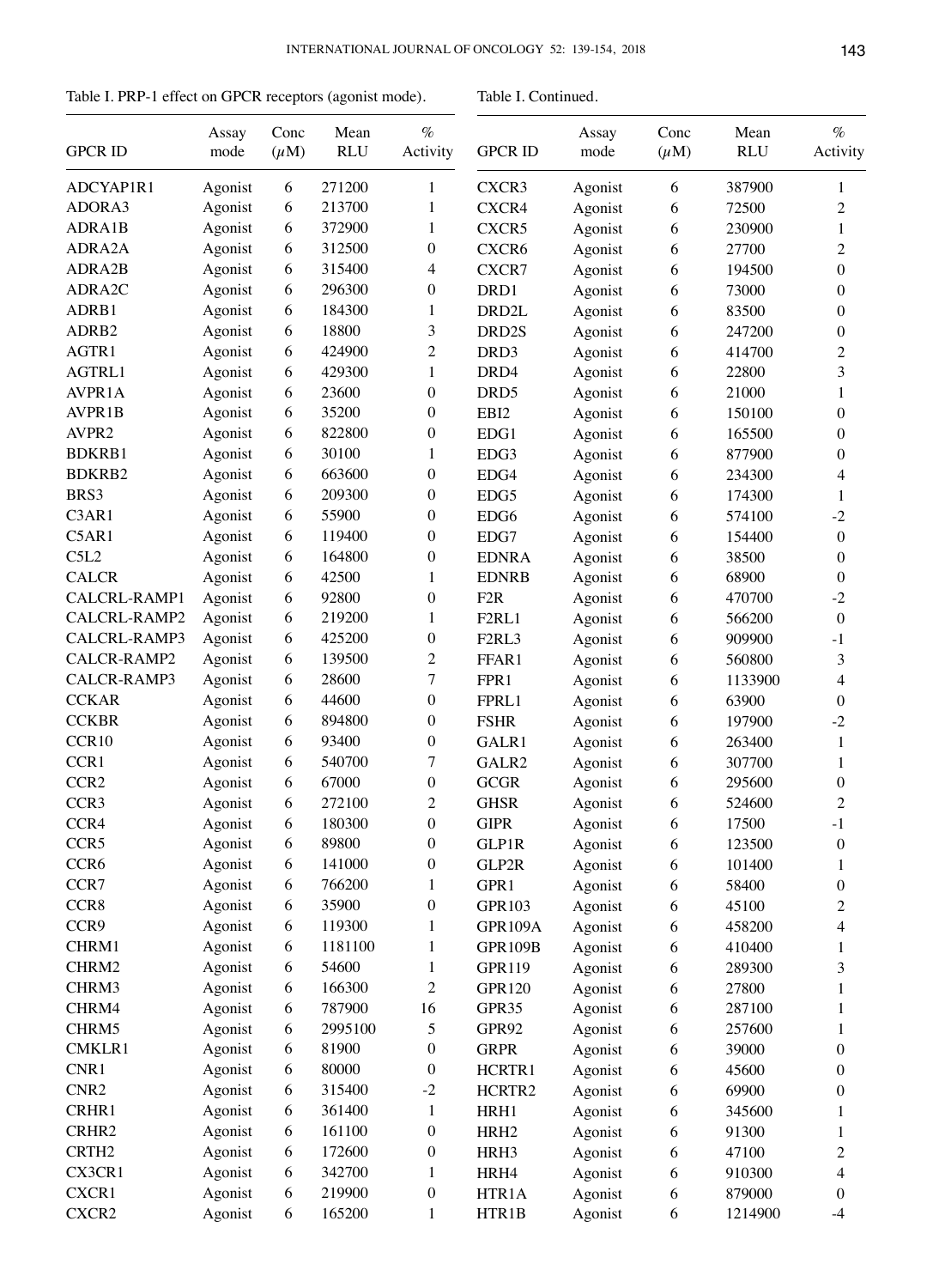Table I. Continued.

| <b>GPCR ID</b>                 | Assay<br>mode | Conc<br>$(\mu M)$ | Mean<br><b>RLU</b> | $\%$<br>Activity         |
|--------------------------------|---------------|-------------------|--------------------|--------------------------|
| HTR1E                          | Agonist       | 6                 | 2963300            | 3                        |
| HTR1F                          | Agonist       | 6                 | 345900             | $\overline{2}$           |
| HTR <sub>2</sub> A             | Agonist       | 6                 | 455100             | $\mathbf{1}$             |
| HTR2C                          | Agonist       | 6                 | 921600             | 1                        |
| HTR5A                          | Agonist       | 6                 | 990000             | $\boldsymbol{0}$         |
| KISS1R                         | Agonist       | 6                 | 45800              | 1                        |
| <b>LHCGR</b>                   | Agonist       | 6                 | 24700              | $\boldsymbol{0}$         |
| LTB4R                          | Agonist       | 6                 | 187300             | $\mathbf{1}$             |
| MC1R                           | Agonist       | 6                 | 17000              | $-2$                     |
| MC3R                           | Agonist       | 6                 | 25100              | 3                        |
| MC4R                           | Agonist       | 6                 | 25900              | $-1$                     |
| MC5R                           | Agonist       | 6                 | 54900              | $\overline{c}$           |
| MCHR1                          | Agonist       | 6                 | 140300             | 1                        |
| MCHR <sub>2</sub>              | Agonist       | 6                 | 62800              | 1                        |
| <b>MLNR</b>                    | Agonist       | 6                 | 227800             | $\mathbf{1}$             |
| MRGPRX1                        | Agonist       | 6                 | 869600             | 1                        |
| MRGPRX2                        | Agonist       | 6                 | 355800             | $\boldsymbol{0}$         |
| MTNR1A                         | Agonist       | 6                 | 79100              | $\overline{c}$           |
| <b>NMBR</b>                    | Agonist       | 6                 | 62800              | $\boldsymbol{0}$         |
| NMU1R                          | Agonist       | 6                 | 98100              | $\mathbf{1}$             |
| NPBWR1                         | Agonist       | 6                 | 69600              | 3                        |
| NPBWR2                         | Agonist       | 6                 | 169400             | 1                        |
| NPFFR1                         | Agonist       | 6                 | 131100             | 3                        |
| NPSR1B                         | Agonist       | 6                 | 89900              | $\overline{c}$           |
| NPY1R                          | Agonist       | 6                 | 106100             | $\boldsymbol{0}$         |
| NPY2R                          | Agonist       | 6                 | 362000             | $\boldsymbol{0}$         |
| NTSR1                          | Agonist       | 6                 | 313400             | $\boldsymbol{0}$         |
| OPR <sub>D1</sub>              | Agonist       | 6                 | 91200              | $\boldsymbol{0}$         |
| OPRK1                          | Agonist       | 6                 | 36400              | $\boldsymbol{0}$         |
| OPRL1                          | Agonist       | 6                 | 229600             | $\boldsymbol{0}$         |
| OPRM1                          | Agonist       | 6                 | 137000             | 1                        |
| OXER1                          | Agonist       | 6                 | 86900              | $\cdot$                  |
| <b>OXTR</b>                    | Agonist       | 6                 | 25800              | $\boldsymbol{0}$         |
| P <sub>2</sub> RY <sub>1</sub> | Agonist       | 6                 | 123800             | $-1$                     |
| P2RY11                         | Agonist       | 6                 | 68900              | $\mathbf{1}$             |
| P2RY12                         | Agonist       | 6                 | 250500             | $\mathbf{1}$             |
| P <sub>2</sub> RY <sub>2</sub> | Agonist       | 6                 | 384500             | $\overline{2}$           |
| P <sub>2</sub> RY <sub>4</sub> | Agonist       | 6                 | 397000             | $-1$                     |
| P <sub>2RY6</sub>              | Agonist       | 6                 | 324200             | $\boldsymbol{0}$         |
| PPYR1                          | Agonist       | 6                 | 34900              | $\boldsymbol{0}$         |
| <b>PRLHR</b>                   | Agonist       | 6                 | 35900              | 4                        |
| PROKR1                         | Agonist       | 6                 | 49600              | $\overline{c}$           |
| PROKR2                         | Agonist       | 6                 | 15700              | $\boldsymbol{0}$         |
| <b>PTAFR</b>                   | Agonist       | 6                 | 480900             | $\mathbf{1}$             |
| PTGER2                         | Agonist       | 6                 | 30800              | $\overline{\mathcal{L}}$ |
| PTGER3                         | Agonist       | 6                 | 246700             | $\mathbf{1}$             |
| PTGER4                         | Agonist       | 6                 | 95700              | $\mathbf{1}$             |
| <b>PTGFR</b>                   | Agonist       | 6                 | 16400              | $\boldsymbol{0}$         |
| <b>PTGIR</b>                   | Agonist       | 6                 | 135100             | 1                        |
| PTHR1                          | Agonist       | 6                 | 129100             | $\mathbf{1}$             |
| PTHR2                          | Agonist       | 6                 | 123100             | $\boldsymbol{0}$         |

| <b>GPCR ID</b>    | Assay<br>mode | Conc<br>$(\mu M)$ | Mean<br>RLU | %<br>Activity |
|-------------------|---------------|-------------------|-------------|---------------|
| RXFP3             | Agonist       | 6                 | 149000      | 6             |
| <b>SCTR</b>       | Agonist       | 6                 | 502600      | 1             |
| SSTR <sub>1</sub> | Agonist       | 6                 | 15000       | $-3$          |
| SSTR <sub>2</sub> | Agonist       | 6                 | 11800       | 0             |
| SSTR3             | Agonist       | 6                 | 82000       | 1             |
| SSTR <sub>5</sub> | Agonist       | 6                 | 176900      | 1             |
| TACR1             | Agonist       | 6                 | 702100      | 1             |
| TACR2             | Agonist       | 6                 | 415100      | 1             |
| TACR3             | Agonist       | 6                 | 145800      | 0             |
| TRXA2R            | Agonist       | 6                 | 203300      | 1             |
| TRHR              | Agonist       | 6                 | 27600       | 1             |
| TSHR(L)           | Agonist       | 6                 | 9600        | 4             |
| UTR <sub>2</sub>  | Agonist       | 6                 | 31200       | 3             |
| VIPR1             | Agonist       | 6                 | 399800      | 0             |
| VIPR2             | Agonist       | 6                 | 342300      | 1             |

parameters: proteins that were increased >4 times (log2=2 on the x-axis) with adjusted P<0.01 [- $log(0.01)$ =2] were considered to be in the receptor space (white). The protter figure (Fig. 1C) usually displays peptides belonging to the ligand's receptor as being enriched (shown in highlighted stripes) compared with the control sample (no ligand). Protter is an interactive tool for protein data analysis (47). The experimental results with MUC5B ELISA confirmed the binding, PRP-1 at 1  $\mu$ g/ml detected MUC5B presence at 440 ng/ml in the cell lysates of human JJ012 chondrosarcoma cells (Fig. 1D). Toll like receptors TLR1/2 and TLR6 were identified by western blot as binding interaction partners with PRP-1 in human chondrosarcoma JJ012 cell line lysates. Polyacrylamide gel electrophoresis, immunoblot results indicated that PRP-1 caused strong upregulation of TLR1 and TLR2 in comparison to untreated control. TLR3 expression was present but weak and data is not shown. TLR4 and TLR5 were expressed, but PRP-1 did not have any effect (Fig. 2). TLR6 protein expression was also increased in dose-dependent manner in PRP-1 treated samples. TLR7 was not expressed at all in the cell line, whereas TLR8, 9 and 10 were expressed but there was no indication of PRP-1 effect (Fig. 2). Thus, TLR1/2 and TLR6 were identified as interacting binding partners for PRP-1. Fig. 2 depicts the PRP-1 action on the protein expression of the adaptors TICAM1 (TRIF) and TICAM2 (TRAM). PRP-1 upregulated in dose-dependent manner the adaptor TICAM2 but not TICAM1. Toll like receptors TLR1/2 and TLR6 and MUC5B were detected with PRP-1 in the nucleus of human chondrosarcoma cells by immunocytochemistry. Since the experiments with immunoblot and TriCEPS indicated that cell surface receptors TLR1/2, TLR6 and gel forming mucin MUC5B were the binding partners for PRP-1, the immunocytochemistry experiments followed next; not only to prove PRP-1 endogenous presence in chondrosarcoma, but also its cellular colocalization with the binding partners. The images are displayed in fig. 3. PRP-1 antibody, isolated from rabbit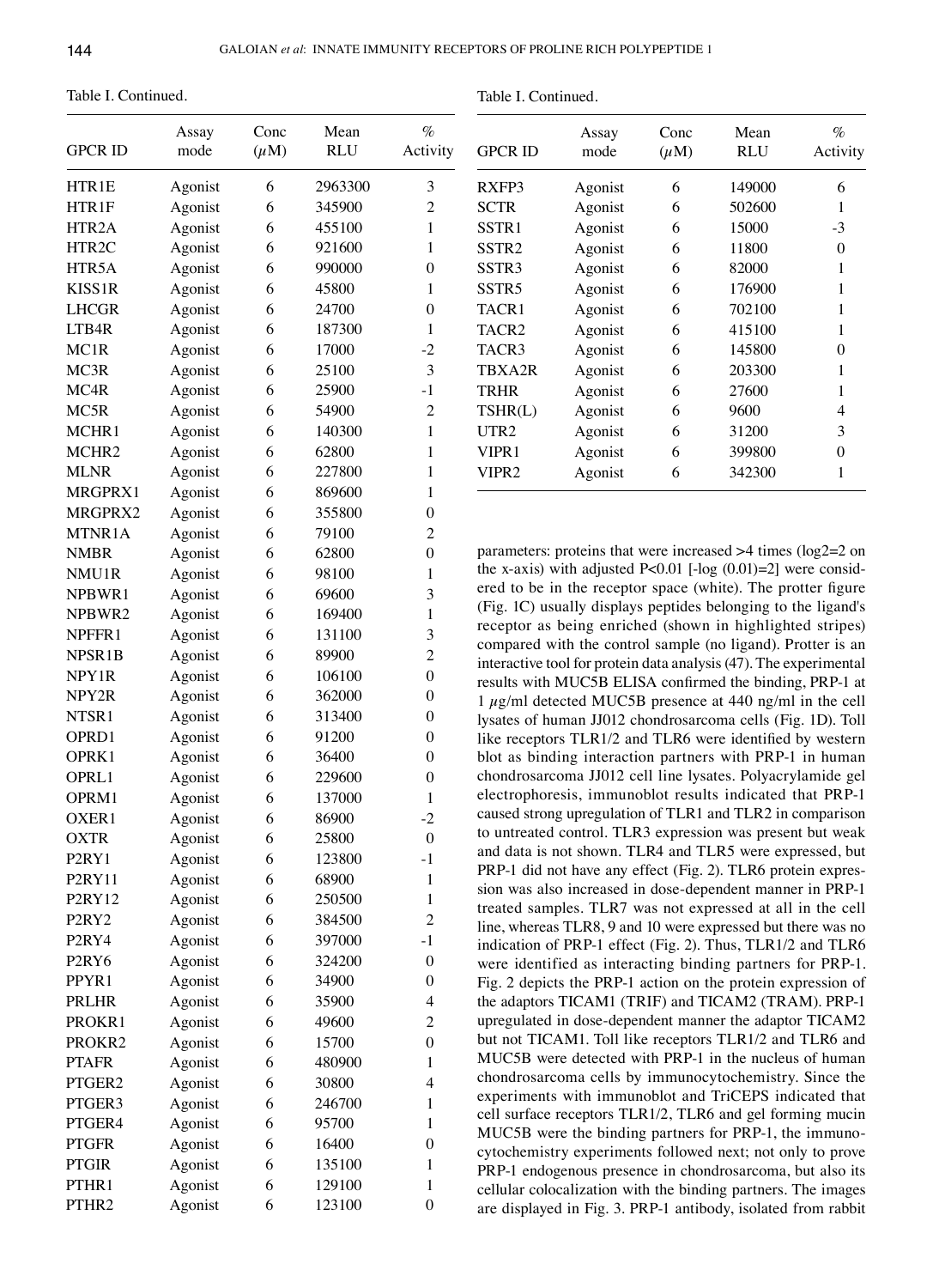



Figure 1. Identification of PRP-1 receptor binding protein MUC5B by Ligand-receptor capture technology (LRC) and human MUC5B ELISA in JJ012 chondrosarcoma cell line. (A) Ligand-receptor capture technology (LRC). Three orthogonal functionalities in TRICEPS-one arm binding an amino group containing ligands, a second arm that captures ligand with glycosylated receptors and the third arm has a biotin tag for purifying receptor peptides to be detected by quantitative mass spectrometry (MS). (B) Volcano plot. LRC-TriCEPS volcano plot compares the proteins that are enriched in the control samples (left side, x-axes Value -2 till -8) include enriched TRF1 = Transferrin receptor (true positive) and borderline IDE, insulindegrading enzyme compared to the ligand of interest, (PRP-1) samples (on the right) in human chondrosarcoma cells. On the right side of the volcano plot (x-axes Value +2 till +8) the target MUC5B of ligand of interest (PRP-1) is depicted. On the x-axis log2 of the fold change of the quantified protein comparing the samples of the ligand of interest with the control. On the y-axis the -log (adj. P-value) as the experiment was performed in triplicates. (C) Protter. In the protter picture the tryptic peptides (highlighted) that are identified by LC-MS/MS measurement for MUC5B. (D) Human MUC5B ELISA in the cell lysates of human JJ012 chondrosarcoma cells. PRP-1 at 1  $\mu$ g/ml detected MUC5B presence at 440 ng/ml (D).

|                   | Assay      | Conc      | Mean       | $\%$             |
|-------------------|------------|-----------|------------|------------------|
| <b>GPCR ID</b>    | mode       | $(\mu M)$ | <b>RLU</b> | Inhibition       |
| ADCYAP1R1         | Antagonist | 6         | 1676100    | -6               |
| ADORA3            | Antagonist | 6         | 891300     | $-3$             |
| ADRA1B            | Antagonist | 6         | 2076200    | $\boldsymbol{0}$ |
| ADRA2A            | Antagonist | 6         | 1075700    | $\boldsymbol{0}$ |
| ADRA2B            | Antagonist | 6         | 856100     | $\overline{2}$   |
| ADRA2C            | Antagonist | 6         | 1511200    | $-4$             |
| ADRB1             | Antagonist | 6         | 674600     | $-5$             |
| ADRB2             | Antagonist | 6         | 179900     | $-3$             |
| AGTR1             | Antagonist | 6         | 2568500    | $\mathbf{0}$     |
| AGTRL1            | Antagonist | 6         | 2263600    | $\boldsymbol{0}$ |
| AVPR1A            | Antagonist | 6         | 789300     | $-1$             |
| AVPR1B            | Antagonist | 6         | 258900     | $-2$             |
| AVPR2             | Antagonist | 6         | 3487000    | $\boldsymbol{0}$ |
| <b>BDKRB1</b>     | Antagonist | 6         | 225900     | -8               |
| <b>BDKRB2</b>     | Antagonist | 6         | 4293900    | 5                |
| BRS3              | Antagonist | 6         | 1248800    | $\overline{4}$   |
| C3AR1             | Antagonist | 6         | 1933800    | $-2$             |
| C5AR1             | Antagonist | 6         | 2029300    | 3                |
| C5L2              | Antagonist | 6         | 547000     | $-5$             |
| <b>CALCR</b>      | Antagonist | 6         | 358200     | 1                |
| CALCRL-RAMP1      | Antagonist | 6         | 1395000    | $\overline{4}$   |
| CALCRL-RAMP2      | Antagonist | 6         | 892100     | $-1$             |
| CALCRL-RAMP3      | Antagonist | 6         | 2293600    | 1                |
| CALCR-RAMP2       | Antagonist | 6         | 698200     | $\mathbf{0}$     |
| CALCR-RAMP3       | Antagonist | 6         | 59000      | $-8$             |
| <b>CCKAR</b>      | Antagonist | 6         | 1490300    | $-3$             |
| <b>CCKBR</b>      | Antagonist | 6         | 3697600    | $-3$             |
| CCR10             | Antagonist | 6         | 1295800    | $-3$             |
| CCR1              | Antagonist | 6         | 1214200    | $-3$             |
| CCR <sub>2</sub>  | Antagonist | 6         | 1380800    | $-3$             |
| CCR <sub>3</sub>  | Antagonist | 6         | 1136200    | $-3$             |
| CCR4              | Antagonist | 6         | 2075100    | $\overline{2}$   |
| CCR <sub>5</sub>  | Antagonist | 6         | 2359300    | $-2$             |
| CCR <sub>6</sub>  | Antagonist | 6         | 1487700    | $\overline{c}$   |
| CCR7              | Antagonist | 6         | 3413600    | $-2$             |
| CCR8              | Antagonist | 6         | 1376000    | $-4$             |
| CCR9              | Antagonist | 6         | 1538300    | $-6$             |
| CHRM1             | Antagonist | 6         | 2892100    | $-12$            |
| CHRM2             | Antagonist | 6         | 540500     | $-6$             |
| CHRM3             | Antagonist | 6         | 1187400    | $-6$             |
| CHRM4             | Antagonist | 6         | 1390200    | $-18$            |
| CHRM5             | Antagonist | 6         | 4585200    | $-4$             |
| <b>CMKLR1</b>     | Antagonist | 6         | 3258400    | $-2$             |
| CNR1              | Antagonist | 6         | 377300     | $\overline{c}$   |
| CNR <sub>2</sub>  | Antagonist | 6         | 580500     | 5                |
| CRHR1             | Antagonist | 6         | 4103800    | 1                |
| CRHR2             | Antagonist | 6         | 2968600    | $-2$             |
| CRTH <sub>2</sub> | Antagonist | 6         | 1149200    | $-8$             |
| CX3CR1            | Antagonist | 6         | 3207000    | $\overline{2}$   |
| CXCR1             | Antagonist | 6         | 3818300    | $-1$             |
| CXCR2             | Antagonist | 6         | 565700     | $-3$             |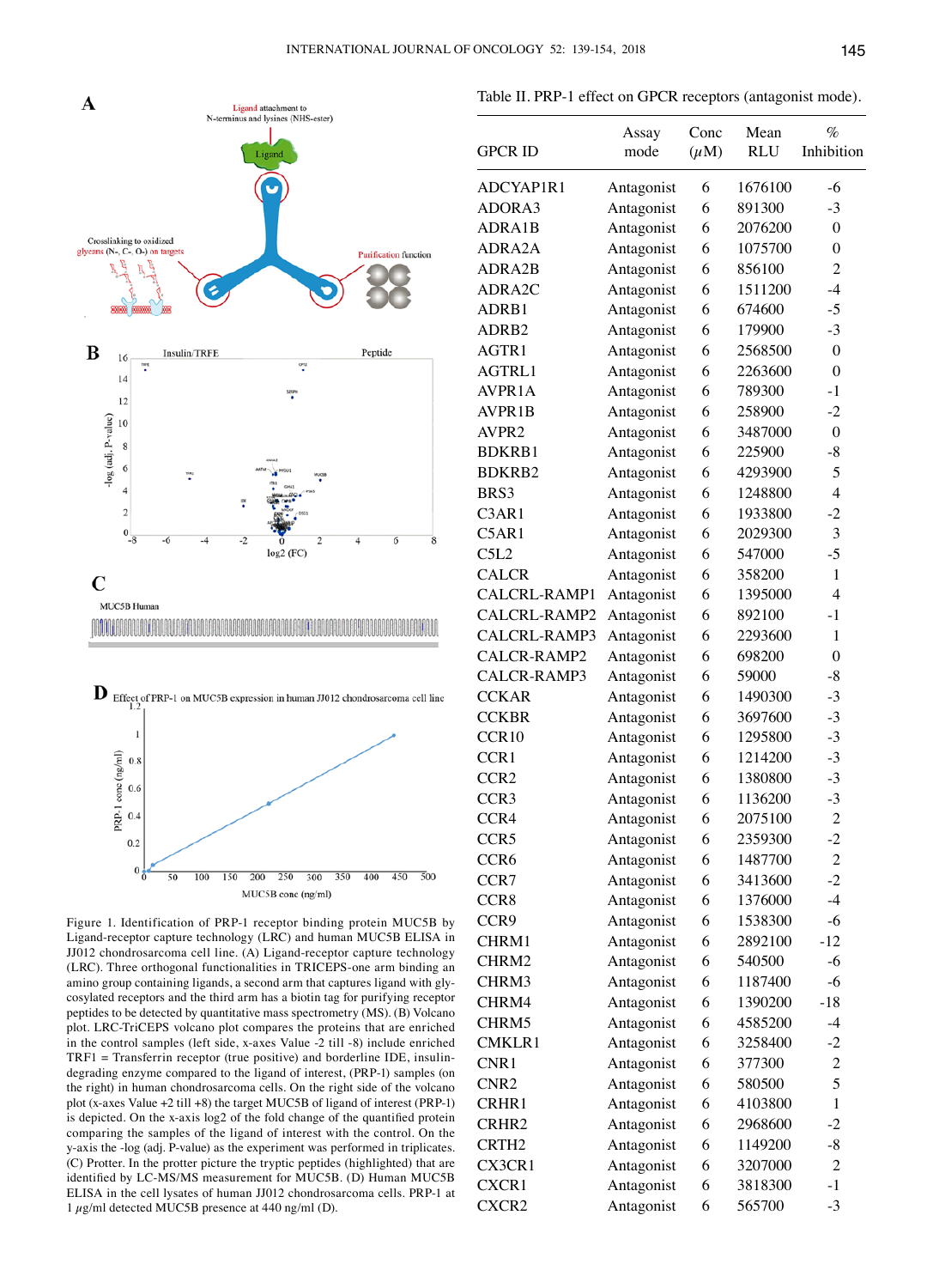Table II. Continued.

Table II. Continued.

| <b>GPCR ID</b>     | Assay<br>mode | Conc<br>$(\mu M)$ | Mean<br><b>RLU</b> | $\%$<br>Inhibition | <b>GPCR ID</b>                 | Assay<br>mode | Conc<br>$(\mu M)$ | Mean<br><b>RLU</b> | $\%$<br>Inhibition |
|--------------------|---------------|-------------------|--------------------|--------------------|--------------------------------|---------------|-------------------|--------------------|--------------------|
| CXCR <sub>3</sub>  | Antagonist    | 6                 | 1392600            | $-1$               | HTR1E                          | Antagonist    | 6                 | 5487000            | 5                  |
| CXCR4              | Antagonist    | 6                 | 139700             | $\overline{c}$     | HTR1F                          | Antagonist    | 6                 | 982500             | $\mathfrak{2}$     |
| CXCR5              | Antagonist    | 6                 | 1098600            | $-8$               | HTR <sub>2</sub> A             | Antagonist    | 6                 | 3103200            | $-5$               |
| CXCR <sub>6</sub>  | Antagonist    | 6                 | 101400             | $-6$               | HTR2C                          | Antagonist    | 6                 | 4188400            | $-3$               |
| CXCR7              | Antagonist    | 6                 | 2856200            | $-2$               | HTR5A                          | Antagonist    | 6                 | 4536500            | $\mathbf{0}$       |
| DRD1               | Antagonist    | 6                 | 696300             | $-5$               | KISS1R                         | Antagonist    | 6                 | 270900             | 3                  |
| DRD <sub>2</sub> L | Antagonist    | 6                 | 393800             | $\overline{c}$     | <b>LHCGR</b>                   | Antagonist    | 6                 | 144000             | $-15$              |
| DRD2S              | Antagonist    | 6                 | 1242000            | 6                  | LTB4R                          | Antagonist    | 6                 | 1844800            | $\boldsymbol{0}$   |
| DRD3               | Antagonist    | 6                 | 1263000            | $-15$              | MC1R                           | Antagonist    | 6                 | 69300              | $-2$               |
| DRD4               | Antagonist    | 6                 | 65500              | $-2$               | MC3R                           | Antagonist    | 6                 | 153200             | $-6$               |
| DRD <sub>5</sub>   | Antagonist    | 6                 | 149600             | $\textbf{-8}$      | MC4R                           | Antagonist    | 6                 | 128200             | $-6$               |
| EBI2               | Antagonist    | 6                 | 2425000            | $-1$               | MC5R                           | Antagonist    | 6                 | 179900             | $-5$               |
| EDG1               | Antagonist    | 6                 | 936700             | $\boldsymbol{0}$   | MCHR1                          | Antagonist    | 6                 | 1023000            | $-4$               |
| EDG3               | Antagonist    | 6                 | 4548500            | $\mathbf{1}$       | MCHR <sub>2</sub>              | Antagonist    | 6                 | 530900             | $-3$               |
| EDG4               | Antagonist    | 6                 | 657500             | 5                  | <b>MLNR</b>                    | Antagonist    | 6                 | 2032800            | $-7$               |
| EDG5               |               | 6                 | 2180100            | $-8$               | MRGPRX1                        | Antagonist    | 6                 | 3890200            | $-2$               |
|                    | Antagonist    |                   |                    |                    |                                |               |                   |                    | $-8$               |
| EDG <sub>6</sub>   | Antagonist    | 6                 | 1169200            | 4                  | MRGPRX2                        | Antagonist    | 6                 | 1945500            |                    |
| EDG7               | Antagonist    | 6                 | 1432500            | $-3$               | MTNR1A                         | Antagonist    | 6                 | 241200             | $-9$               |
| <b>EDNRA</b>       | Antagonist    | 6                 | 953300             | $\boldsymbol{0}$   | <b>NMBR</b>                    | Antagonist    | 6                 | 720100             | $-5$               |
| <b>EDNRB</b>       | Antagonist    | 6                 | 1248000            | $-1$               | NMU1R                          | Antagonist    | 6                 | 985900             | $-3$               |
| F <sub>2</sub> R   | Antagonist    | 6                 | 1612200            | $-16$              | NPBWR1                         | Antagonist    | 6                 | 188200             | $\boldsymbol{0}$   |
| F <sub>2RL1</sub>  | Antagonist    | 6                 | 3638100            | 3                  | NPBWR2                         | Antagonist    | 6                 | 1070300            | $-3$               |
| F <sub>2RL3</sub>  | Antagonist    | 6                 | 3027600            | $-1$               | NPFFR1                         | Antagonist    | 6                 | 290800             | $-3$               |
| FFAR1              | Antagonist    | 6                 | 1070500            | $\boldsymbol{0}$   | NPSR1B                         | Antagonist    | 6                 | 699900             | $\boldsymbol{0}$   |
| FPR1               | Antagonist    | 6                 | 3077200            | $-4$               | NPY1R                          | Antagonist    | 6                 | 973600             | 4                  |
| FPRL1              | Antagonist    | 6                 | 2991600            | $-2$               | NPY2R                          | Antagonist    | 6                 | 3477300            | $-2$               |
| <b>FSHR</b>        | Antagonist    | 6                 | 621700             | $-2$               | NTSR1                          | Antagonist    | 6                 | 2192400            | $-1$               |
| GALR1              | Antagonist    | 6                 | 1759100            | $-4$               | OPRD1                          | Antagonist    | 6                 | 795800             | $-2$               |
| GALR2              | Antagonist    | 6                 | 1686800            | $-11$              | OPRK1                          | Antagonist    | 6                 | 215800             | $-12$              |
| <b>GCGR</b>        | Antagonist    | 6                 | 3115100            | $-4$               | OPRL1                          | Antagonist    | 6                 | 1062000            | $-7$               |
| <b>GHSR</b>        | Antagonist    | 6                 | 2068100            | $-6$               | OPRM1                          | Antagonist    | 6                 | 2828200            | $-2$               |
| <b>GIPR</b>        | Antagonist    | 6                 | 79600              | 24                 | OXER1                          | Antagonist    | 6                 | 246400             | 16                 |
| <b>GLP1R</b>       | Antagonist    | 6                 | 1983100            | $-9$               | <b>OXTR</b>                    | Antagonist    | 6                 | 540000             | 1                  |
| GLP2R              | Antagonist    | 6                 | 727800             | $-11$              | P <sub>2</sub> RY <sub>1</sub> | Antagonist    | 6                 | 530600             | 1                  |
| GPR1               | Antagonist    | 6                 | 1076400            | $-5$               | P2RY11                         | Antagonist    | 6                 | 484300             | $-12$              |
| <b>GPR103</b>      | Antagonist    | 6                 | 103800             | 6                  | P2RY12                         | Antagonist    | 6                 | 699600             | 8                  |
| GPR109A            | Antagonist    | 6                 | 1141200            | $-4$               | P <sub>2</sub> RY <sub>2</sub> | Antagonist    | 6                 | 1093000            | $-4$               |
| <b>GPR109B</b>     | Antagonist    | 6                 | 2871700            | $-6$               | P <sub>2</sub> RY <sub>4</sub> | Antagonist    | 6                 | 1323200            | $\boldsymbol{0}$   |
| <b>GPR119</b>      | Antagonist    | 6                 | 521500             | $^{\rm -1}$        | P <sub>2</sub> RY <sub>6</sub> | Antagonist    | 6                 | 1825600            | 3                  |
| <b>GPR120</b>      | Antagonist    | 6                 | 130400             | $-6$               | PPYR1                          | Antagonist    | 6                 | 276600             | $-4$               |
| GPR35              | Antagonist    | 6                 | 910400             | $-6$               | PRLHR                          | Antagonist    | 6                 | 122100             | $-3$               |
| GPR92              | Antagonist    | 6                 | 854500             | 12                 | PROKR1                         | Antagonist    | 6                 | 499800             | $-2$               |
| <b>GRPR</b>        | Antagonist    | 6                 | 1570000            | $-7$               | PROKR2                         | Antagonist    | 6                 | 111500             | 8                  |
| HCRTR1             | Antagonist    | 6                 | 3242300            | $\boldsymbol{0}$   | <b>PTAFR</b>                   | Antagonist    | 6                 | 3532600            | $\textbf{-8}$      |
| HCRTR2             | Antagonist    | 6                 | 2611400            | $^{\rm -1}$        | PTGER2                         | Antagonist    | 6                 | 72100              | $-11$              |
| HRH1               | Antagonist    | 6                 | 1912200            | $\boldsymbol{0}$   | PTGER3                         | Antagonist    | 6                 | 967100             | $-2$               |
| HRH <sub>2</sub>   | Antagonist    | 6                 | 347800             | $\mathbf{1}$       | PTGER4                         | Antagonist    | 6                 | 852400             | 4                  |
| HRH3               | Antagonist    | 6                 | 180200             | $-6$               | <b>PTGFR</b>                   | Antagonist    | 6                 | 453000             | 1                  |
| HRH4               | Antagonist    | 6                 | 2264500            | $-9$               | <b>PTGIR</b>                   | Antagonist    | 6                 | 380600             | $-2$               |
| HTR1A              | Antagonist    | 6                 | 2576600            | $-5$               | PTHR1                          | Antagonist    | 6                 | 2941200            | $-2$               |
| HTR1B              | Antagonist    | 6                 | 2334400            | 4                  | PTHR2                          | Antagonist    | 6                 | 2882300            | $^{\rm -1}$        |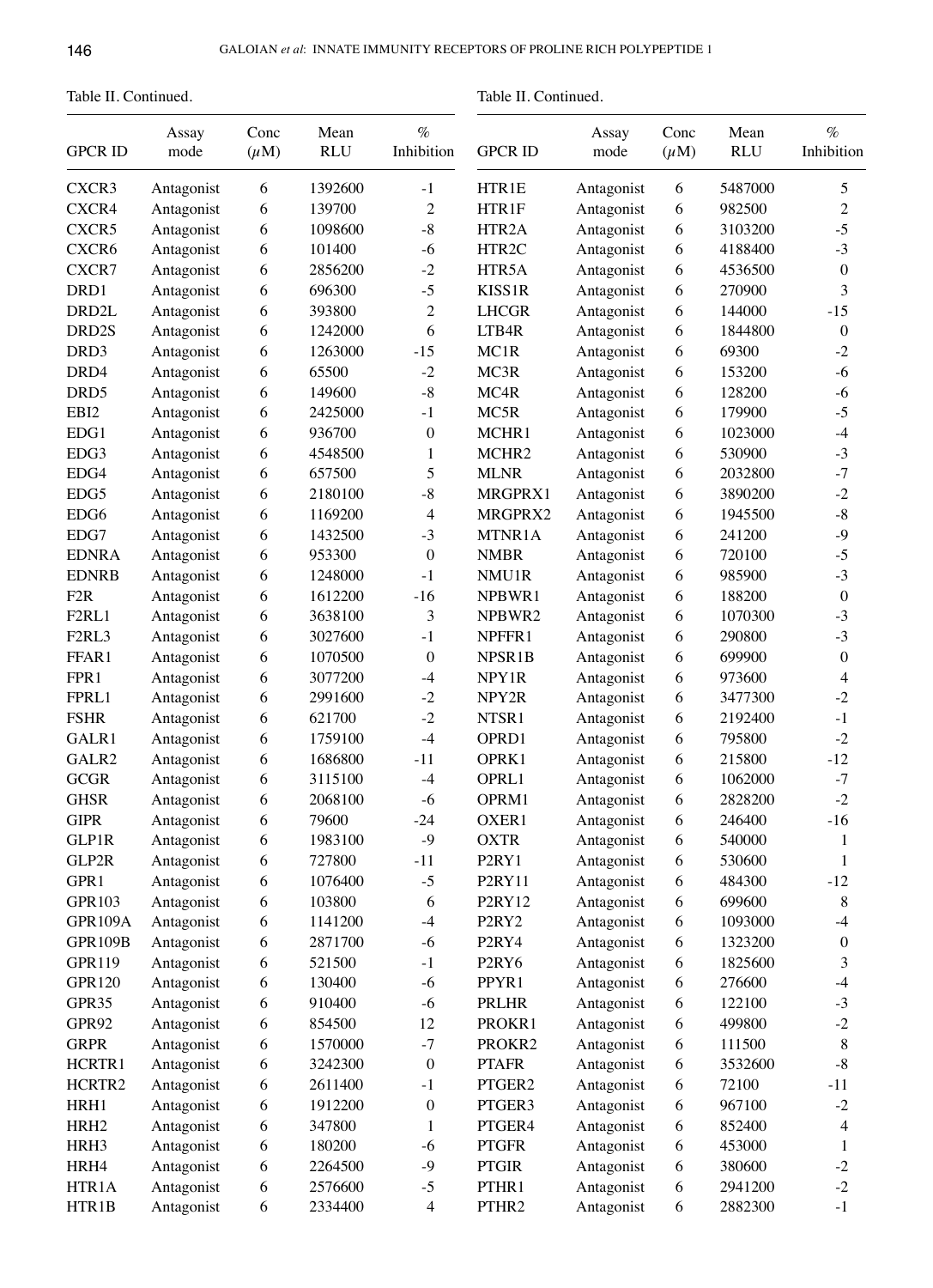Table II. Continued.

| <b>GPCR ID</b>    | Assay<br>mode | Conc<br>$(\mu M)$ | Mean<br>RLU | $\%$<br>Inhibition |  |
|-------------------|---------------|-------------------|-------------|--------------------|--|
| RXFP3             | Antagonist    | 6                 | 330200      | $-3$               |  |
| <b>SCTR</b>       | Antagonist    | 6                 | 3424900     | $-2$               |  |
| SSTR1             | Antagonist    | 6                 | 38300       | $-14$              |  |
| SSTR <sub>2</sub> | Antagonist    | 6                 | 797000      | $-11$              |  |
| SSTR <sub>3</sub> | Antagonist    | 6                 | 771000      | $-5$               |  |
| SSTR <sub>5</sub> | Antagonist    | 6                 | 1327400     | $-11$              |  |
| TACR1             | Antagonist    | 6                 | 4862800     | $-2$               |  |
| TACR2             | Antagonist    | 6                 | 2331100     | 0                  |  |
| TACR3             | Antagonist    | 6                 | 2745900     | $-1$               |  |
| TBXA2R            | Antagonist    | 6                 | 1032900     | $-10$              |  |
| <b>TRHR</b>       | Antagonist    | 6                 | 301600      | $-5$               |  |
| TSHR(L)           | Antagonist    | 6                 | 83000       | $-4$               |  |
| UTR <sub>2</sub>  | Antagonist    | 6                 | 156000      | $-7$               |  |
| VIPR <sub>1</sub> | Antagonist    | 6                 | 3344300     | $-9$               |  |
| VIPR2             | Antagonist    | 6                 | 3604300     | $-3$               |  |



Figure 2. PRP-1 effect on TLR receptors and adaptor proteins in human chondrosarcoma JJ012 cell line. PRP-1 upregulated protein expression of TLR1 and TLR2 in dose-dependent manner in human JJ012 chondrosarcoma cell lysates. TLR3 expression was very weak and the data is not shown. TLR4, TLR5 proteins were expressed but PRP-1 did not have any effect. Tubulin was used as loading control. The bands were detected for TLR1, TLR2, TLR4 and TLR5 and tubulin at 120, 119, 130, 90 and 50 kDa, correspondingly. PRP-1 upregulated protein expression of TLR6 in dose-dependent manner in human JJ012 chondrosarcoma cell lysates. TLR7 was not expressed in this cell line at all. TLR8, 9 and 10 were expressed but no effect of PRP-1 was observed. Tubulin was used as housekeeping control. The bands were detected for TLR6, TLR8, TLR9, TLR10 and tubulin at 100, 86, 100, 120 and 50 kDa, correspondingly. PRP-1 upregulated TICAM2 (TRAM) adaptor protein in dose-response manner but did not have any effect on TICAM1 (TRIF) adaptor protein in human JJ012 chondrosarcoma cell line. Tubulin was used as loading control. The bands were detected for TICAM1, TICAM2 and tubulin.

|                            | Assay                    | Conc      | Mean       | %                |
|----------------------------|--------------------------|-----------|------------|------------------|
| <b>GPCR ID</b>             | mode                     | $(\mu M)$ | <b>RLU</b> | Inhibition       |
| ADCYAP1R1                  | Antagonist               | 6         | 1676100    | $-6$             |
| ADORA3                     | Antagonist               | 6         | 891300     | $-3$             |
| ADRA1B                     | Antagonist               | 6         | 2076200    | $\boldsymbol{0}$ |
| ADRA2A                     | Antagonist               | 6         | 1075700    | $\boldsymbol{0}$ |
| ADRA2B                     | Antagonist               | 6         | 856100     | $\overline{2}$   |
| ADRA2C                     | Antagonist               | 6         | 1511200    | $-4$             |
| ADRB1                      | Antagonist               | 6         | 674600     | $-5$             |
| ADRB2                      | Antagonist               | 6         | 179900     | $-3$             |
| AGTR1                      | Antagonist               | 6         | 2568500    | $\boldsymbol{0}$ |
| AGTRL1                     | Antagonist               | 6         | 2263600    | $\boldsymbol{0}$ |
| AVPR1A                     | Antagonist               | 6         | 789300     | $-1$             |
| <b>AVPR1B</b>              | Antagonist               | 6         | 258900     | $-2$             |
| AVPR <sub>2</sub>          | Antagonist               | 6         | 3487000    | $\boldsymbol{0}$ |
| <b>BDKRB1</b>              | Antagonist               | 6         | 225900     | $-8$             |
| <b>BDKRB2</b>              | Antagonist               | 6         | 4293900    | 5                |
| BRS3                       | Antagonist               | 6         | 1248800    | $\overline{4}$   |
| C3AR1                      | Antagonist               | 6         | 1933800    | $-2$             |
| C5AR1                      | Antagonist               | 6         | 2029300    | 3                |
| C5L2                       | Antagonist               | 6         | 547000     | $-5$             |
| <b>CALCR</b>               | Antagonist               | 6         | 358200     | 1                |
| CALCRL-RAMP1               | Antagonist               | 6         | 1395000    | $\overline{4}$   |
| CALCRL-RAMP2               | Antagonist               | 6         | 892100     | $-1$             |
| CALCRL-RAMP3               | Antagonist               | 6         | 2293600    | 1                |
| CALCR-RAMP2                | Antagonist               | 6         | 698200     | $\boldsymbol{0}$ |
| CALCR-RAMP3                | Antagonist               | 6         | 59000      | $-8$             |
| <b>CCKAR</b>               | Antagonist               | 6         | 1490300    | $-3$             |
| <b>CCKBR</b>               | Antagonist               | 6         | 3697600    | $-3$             |
| CCR10                      | Antagonist               | 6         | 1295800    | $-3$             |
| CCR1                       | Antagonist               | 6         | 1214200    | $-3$             |
| CCR <sub>2</sub>           | Antagonist               | 6         | 1380800    | $-3$             |
| CCR <sub>3</sub>           | Antagonist               | 6         | 1136200    | $-3$             |
| CCR4                       | Antagonist               | 6         | 2075100    | $\overline{c}$   |
| CCR5                       | Antagonist               | 6         | 2359300    | $-2$             |
| CCR <sub>6</sub>           | Antagonist               | 6         | 1487700    | $\overline{2}$   |
| CCR7                       | Antagonist               | 6         | 3413600    | $-2$             |
| CCR8                       | Antagonist               | 6         | 1376000    | $-4$             |
| CCR9                       | Antagonist               | 6         | 1538300    | $-6$             |
| CHRM1                      | Antagonist               | 6         | 2892100    | $-12$            |
| CHRM2                      | Antagonist               | 6         | 540500     | $-6$             |
| CHRM3                      | Antagonist               | 6         | 1187400    | $-6$             |
| CHRM4                      |                          | 6         | 1390200    | $-18$            |
| CHRM5                      | Antagonist<br>Antagonist | 6         | 4585200    | $-4$             |
| <b>CMKLR1</b>              | Antagonist               | 6         | 3258400    | $-2$             |
| CNR1                       |                          | 6         | 377300     | $\overline{c}$   |
| CNR <sub>2</sub>           | Antagonist               | 6         | 580500     | 5                |
| CRHR1                      | Antagonist               | 6         | 4103800    | $\mathbf{1}$     |
|                            | Antagonist               |           |            |                  |
| CRHR2<br>CRTH <sub>2</sub> | Antagonist               | 6<br>6    | 2968600    | $-2$<br>$-8$     |
|                            | Antagonist               |           | 1149200    |                  |
| CX3CR1                     | Antagonist               | 6         | 3207000    | $\mathfrak{2}$   |
| CXCR1                      | Antagonist               | 6         | 3818300    | $-1$             |
| CXCR2                      | Antagonist               | 6         | 565700     | $-3$             |

Table III. PRP-1 effect on orphan receptors (agonist mode).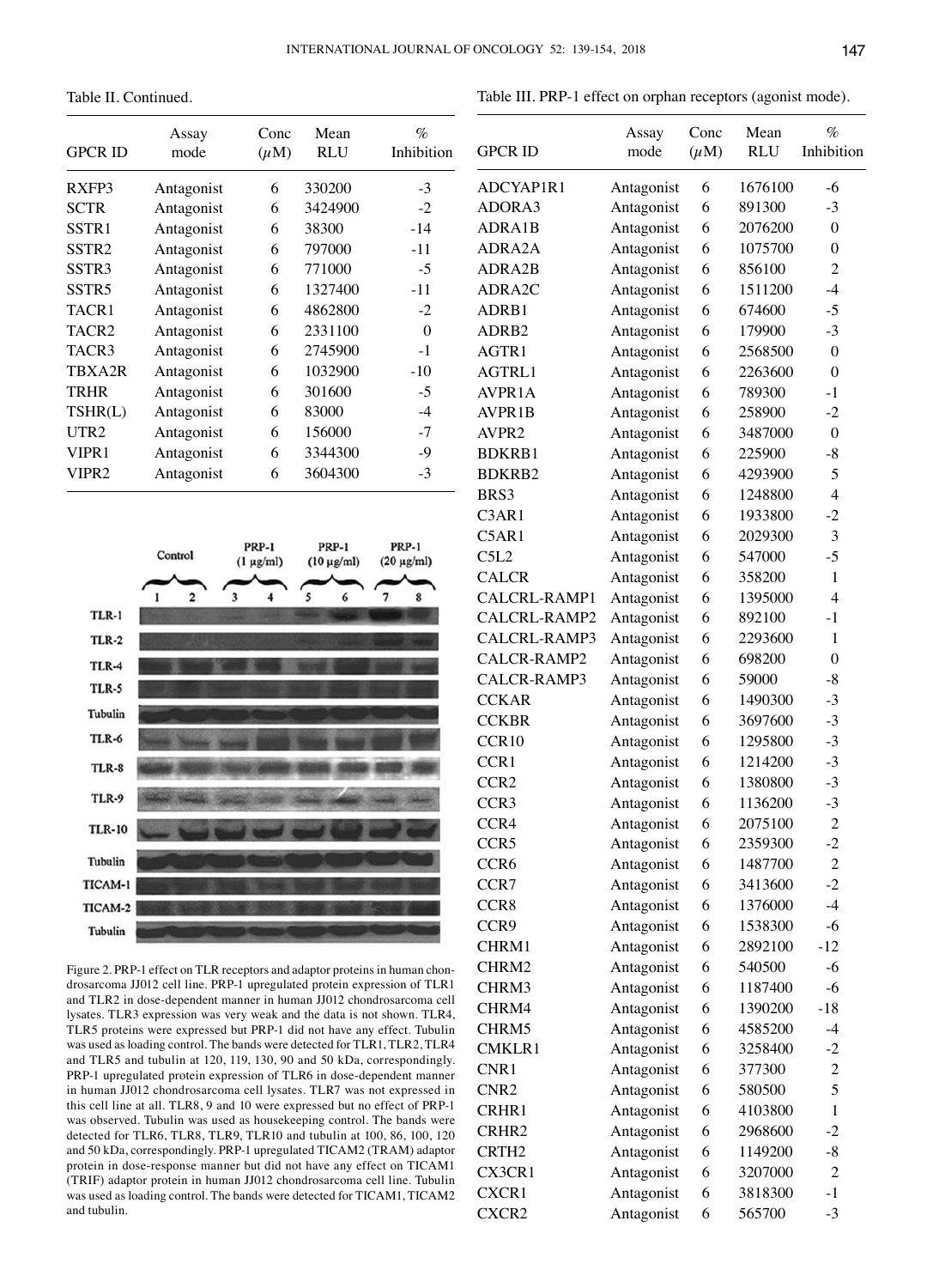Table III. Continued.

Table III. Continued.

| <b>GPCR ID</b>                 | Assay<br>mode | Conc<br>$(\mu M)$ | Mean<br><b>RLU</b> | $\%$<br>Inhibition | <b>GPCR ID</b>                 | Assay<br>mode | Conc<br>$(\mu M)$ | Mean<br><b>RLU</b> | $\%$<br>Inhibition |
|--------------------------------|---------------|-------------------|--------------------|--------------------|--------------------------------|---------------|-------------------|--------------------|--------------------|
| CXCR <sub>3</sub>              | Antagonist    | 6                 | 1392600            | $-1$               | HTR1E                          | Antagonist    | 6                 | 5487000            | 5                  |
| CXCR4                          | Antagonist    | 6                 | 139700             | $\overline{c}$     | HTR1F                          | Antagonist    | 6                 | 982500             | $\sqrt{2}$         |
| CXCR5                          | Antagonist    | 6                 | 1098600            | $-8$               | HTR2A                          | Antagonist    | 6                 | 3103200            | $-5$               |
| CXCR6                          | Antagonist    | 6                 | 101400             | $-6$               | HTR2C                          | Antagonist    | 6                 | 4188400            | $-3$               |
| CXCR7                          | Antagonist    | 6                 | 2856200            | $-2$               | HTR5A                          | Antagonist    | 6                 | 4536500            | $\boldsymbol{0}$   |
| DRD1                           | Antagonist    | 6                 | 696300             | $-5$               | KISS1R                         | Antagonist    | 6                 | 270900             | 3                  |
| DRD <sub>2</sub> L             | Antagonist    | 6                 | 393800             | $\overline{c}$     | <b>LHCGR</b>                   | Antagonist    | 6                 | 144000             | $-15$              |
| DRD2S                          | Antagonist    | 6                 | 1242000            | 6                  | LTB4R                          | Antagonist    | 6                 | 1844800            | $\boldsymbol{0}$   |
| DRD3                           | Antagonist    | 6                 | 1263000            | $-15$              | MC1R                           | Antagonist    | 6                 | 69300              | $-2$               |
| DRD4                           | Antagonist    | 6                 | 65500              | $-2$               | MC3R                           | Antagonist    | 6                 | 153200             | $-6$               |
| DRD <sub>5</sub>               | Antagonist    | 6                 | 149600             | $\textbf{-8}$      | MC4R                           | Antagonist    | 6                 | 128200             | $-6$               |
| EBI2                           | Antagonist    | 6                 | 2425000            | $-1$               |                                |               |                   |                    | $-5$               |
| EDG1                           | Antagonist    | 6                 | 936700             | $\boldsymbol{0}$   | MC5R                           | Antagonist    | 6                 | 179900             |                    |
| EDG3                           | Antagonist    |                   | 4548500            |                    | MCHR1                          | Antagonist    | 6                 | 1023000            | $-4$               |
| EDG4                           |               | 6                 | 657500             | 1                  | MCHR <sub>2</sub>              | Antagonist    | 6                 | 530900             | $-3$               |
|                                | Antagonist    | 6                 |                    | 5                  | <b>MLNR</b>                    | Antagonist    | 6                 | 2032800            | $-7$               |
| EDG5                           | Antagonist    | 6                 | 2180100            | $-8$               | MRGPRX1                        | Antagonist    | 6                 | 3890200            | $-2$               |
| EDG6                           | Antagonist    | 6                 | 1169200            | $\overline{4}$     | MRGPRX2                        | Antagonist    | 6                 | 1945500            | $\text{-}8$        |
| EDG7                           | Antagonist    | 6                 | 1432500            | $-3$               | MTNR1A                         | Antagonist    | 6                 | 241200             | $-9$               |
| <b>EDNRA</b>                   | Antagonist    | 6                 | 953300             | $\boldsymbol{0}$   | <b>NMBR</b>                    | Antagonist    | 6                 | 720100             | $-5$               |
| <b>EDNRB</b>                   | Antagonist    | 6                 | 1248000            | $-1$               | NMU1R                          | Antagonist    | 6                 | 985900             | $-3$               |
| F <sub>2</sub> R               | Antagonist    | 6                 | 1612200            | $-16$              | NPBWR1                         | Antagonist    | 6                 | 188200             | $\boldsymbol{0}$   |
| F <sub>2</sub> RL <sub>1</sub> | Antagonist    | 6                 | 3638100            | 3                  | NPBWR2                         | Antagonist    | 6                 | 1070300            | $-3$               |
| F <sub>2</sub> RL <sub>3</sub> | Antagonist    | 6                 | 3027600            | $-1$               | NPFFR1                         | Antagonist    | 6                 | 290800             | $-3$               |
| FFAR1                          | Antagonist    | 6                 | 1070500            | $\boldsymbol{0}$   | NPSR1B                         | Antagonist    | 6                 | 699900             | $\boldsymbol{0}$   |
| FPR1                           | Antagonist    | 6                 | 3077200            | $-4$               | NPY1R                          | Antagonist    | 6                 | 973600             | 4                  |
| FPRL1                          | Antagonist    | 6                 | 2991600            | $-2$               | NPY2R                          | Antagonist    | 6                 | 3477300            | $-2$               |
| <b>FSHR</b>                    | Antagonist    | 6                 | 621700             | $-2$               | NTSR1                          | Antagonist    | 6                 | 2192400            | $-1$               |
| GALR1                          | Antagonist    | 6                 | 1759100            | $-4$               | OPRD1                          | Antagonist    | 6                 | 795800             | $-2$               |
| GALR2                          | Antagonist    | 6                 | 1686800            | $-11$              | OPRK1                          | Antagonist    | 6                 | 215800             | $-12$              |
| <b>GCGR</b>                    | Antagonist    | 6                 | 3115100            | $-4$               | OPRL1                          | Antagonist    | 6                 | 1062000            | $-7$               |
| <b>GHSR</b>                    | Antagonist    | 6                 | 2068100            | $-6$               | OPRM1                          | Antagonist    | 6                 | 2828200            | $-2$               |
| <b>GIPR</b>                    | Antagonist    | 6                 | 79600              | $-24$              | OXER1                          | Antagonist    | 6                 | 246400             | $-16$              |
| GLP1R                          | Antagonist    | 6                 | 1983100            | $-9$               | <b>OXTR</b>                    | Antagonist    | 6                 | 540000             | 1                  |
| GLP2R                          | Antagonist    | 6                 | 727800             | $-11$              | P <sub>2</sub> RY <sub>1</sub> | Antagonist    | 6                 | 530600             | 1                  |
| GPR1                           | Antagonist    | 6                 | 1076400            | $-5$               | P2RY11                         | Antagonist    | 6                 | 484300             | $-12$              |
| <b>GPR103</b>                  | Antagonist    | 6                 | 103800             | 6                  | P2RY12                         | Antagonist    | 6                 | 699600             | 8                  |
| GPR109A                        | Antagonist    | 6                 | 1141200            | $-4$               | P <sub>2</sub> RY <sub>2</sub> | Antagonist    | 6                 | 1093000            | $-4$               |
| <b>GPR109B</b>                 | Antagonist    | 6                 | 2871700            | $-6$               | P <sub>2</sub> RY <sub>4</sub> | Antagonist    | 6                 | 1323200            | $\boldsymbol{0}$   |
| <b>GPR119</b>                  | Antagonist    | 6                 | 521500             | $-1$               | P <sub>2</sub> RY <sub>6</sub> | Antagonist    | 6                 | 1825600            | 3                  |
| GPR120                         | Antagonist    | 6                 | 130400             | $-6$               | PPYR1                          | Antagonist    | 6                 | 276600             | $-4$               |
| GPR35                          | Antagonist    | 6                 | 910400             | $-6$               | PRLHR                          | Antagonist    | 6                 | 122100             | $-3$               |
| GPR92                          | Antagonist    | 6                 | 854500             | 12                 | PROKR1                         | Antagonist    | 6                 | 499800             | $-2$               |
| <b>GRPR</b>                    | Antagonist    | 6                 | 1570000            | $-7$               | PROKR2                         | Antagonist    | 6                 | 111500             | $\,$ 8 $\,$        |
| HCRTR1                         | Antagonist    | 6                 | 3242300            | $\boldsymbol{0}$   | <b>PTAFR</b>                   | Antagonist    | 6                 | 3532600            | $\text{-}8$        |
| HCRTR2                         | Antagonist    | 6                 | 2611400            | $-1$               | PTGER2                         | Antagonist    | 6                 | 72100              | $-11$              |
| HRH1                           | Antagonist    | 6                 | 1912200            | $\boldsymbol{0}$   | PTGER3                         | Antagonist    | 6                 | 967100             | $-2$               |
| HRH <sub>2</sub>               | Antagonist    | 6                 | 347800             | 1                  | PTGER4                         | Antagonist    | 6                 | 852400             | 4                  |
| HRH3                           | Antagonist    | 6                 | 180200             | $-6$               | <b>PTGFR</b>                   | Antagonist    | 6                 | 453000             | 1                  |
| HRH4                           | Antagonist    | 6                 | 2264500            | $-9$               | <b>PTGIR</b>                   | Antagonist    | 6                 | 380600             | $-2$               |
| HTR1A                          | Antagonist    | 6                 | 2576600            | $-5$               | PTHR1                          | Antagonist    | 6                 | 2941200            | $-2$               |
| HTR1B                          | Antagonist    | 6                 | 2334400            | $\overline{4}$     | PTHR2                          | Antagonist    | 6                 | 2882300            | $^{\rm -1}$        |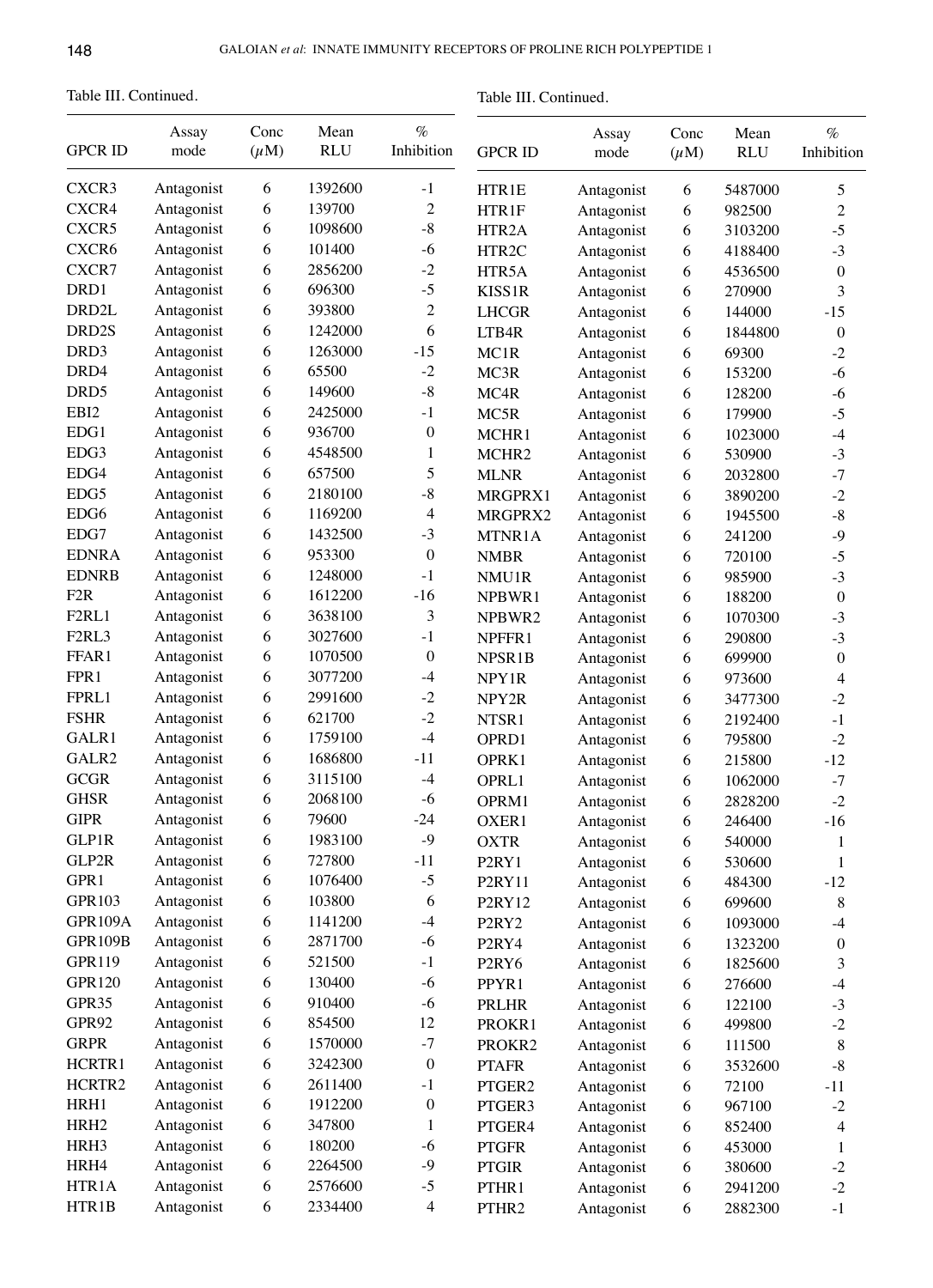Table III. Continued.

Table III. Continued.

| <b>GPCR ID</b>    | Assay<br>mode | Conc<br>$(\mu M)$ | Mean<br><b>RLU</b> | $\%$<br>Inhibition | <b>GPCR ID</b>                 | Assay<br>mode | Conc<br>$(\mu M)$ | Mean<br><b>RLU</b> | $\%$<br>Inhibition |
|-------------------|---------------|-------------------|--------------------|--------------------|--------------------------------|---------------|-------------------|--------------------|--------------------|
| RXFP3             | Antagonist    | 6                 | 330200             | $-3$               | CCR8                           | Agonist       | 6                 | 35900              | $\boldsymbol{0}$   |
| <b>SCTR</b>       | Antagonist    | 6                 | 3424900            | $-2$               | CCR9                           | Agonist       | 6                 | 119300             | 1                  |
| SSTR1             | Antagonist    | 6                 | 38300              | $-14$              | CHRM1                          | Agonist       | 6                 | 1181100            | 1                  |
| SSTR <sub>2</sub> | Antagonist    | 6                 | 797000             | $-11$              | CHRM2                          | Agonist       | 6                 | 54600              | 1                  |
| SSTR3             | Antagonist    | 6                 | 771000             | $-5$               | CHRM3                          | Agonist       | 6                 | 166300             | $\overline{c}$     |
| SSTR5             | Antagonist    | 6                 | 1327400            | $-11$              | CHRM4                          | Agonist       | 6                 | 787900             | 16                 |
| TACR1             | Antagonist    | 6                 | 4862800            | $-2$               | CHRM5                          | Agonist       | 6                 | 2995100            | 5                  |
| TACR2             | Antagonist    | 6                 | 2331100            | $\boldsymbol{0}$   | <b>CMKLR1</b>                  | Agonist       | 6                 | 81900              | $\boldsymbol{0}$   |
| TACR3             | Antagonist    | 6                 | 2745900            | $-1$               | CNR1                           |               |                   | 80000              | $\boldsymbol{0}$   |
| TBXA2R            | Antagonist    | 6                 | 1032900            | $-10$              |                                | Agonist       | 6                 | 315400             |                    |
| <b>TRHR</b>       |               |                   | 301600             | $-5$               | CNR <sub>2</sub>               | Agonist       | 6                 |                    | $-2$               |
|                   | Antagonist    | 6                 | 83000              |                    | CRHR1                          | Agonist       | 6                 | 361400             | 1                  |
| TSHR(L)           | Antagonist    | 6                 |                    | $-4$               | CRHR2                          | Agonist       | 6                 | 161100             | $\boldsymbol{0}$   |
| UTR2              | Antagonist    | 6                 | 156000             | $-7$               | CRTH <sub>2</sub>              | Agonist       | 6                 | 172600             | $\boldsymbol{0}$   |
| VIPR1             | Antagonist    | 6                 | 3344300            | $-9$               | CX3CR1                         | Agonist       | 6                 | 342700             | 1                  |
| VIPR2             | Antagonist    | 6                 | 3604300            | $-3$               | CXCR1                          | Agonist       | 6                 | 219900             | $\boldsymbol{0}$   |
| ADCYAP1R1         | Agonist       | 6                 | 271200             | $\mathbf{1}$       | CXCR2                          | Agonist       | 6                 | 165200             | 1                  |
| ADORA3            | Agonist       | 6                 | 213700             | $\mathbf{1}$       | CXCR3                          | Agonist       | 6                 | 387900             | 1                  |
| ADRA1B            | Agonist       | 6                 | 372900             | $\mathbf{1}$       | CXCR4                          | Agonist       | 6                 | 72500              | $\overline{c}$     |
| ADRA2A            | Agonist       | 6                 | 312500             | $\boldsymbol{0}$   | CXCR5                          | Agonist       | 6                 | 230900             | $\mathbf{1}$       |
| ADRA2B            | Agonist       | 6                 | 315400             | $\overline{4}$     | CXCR6                          | Agonist       | 6                 | 27700              | $\overline{c}$     |
| ADRA2C            | Agonist       | 6                 | 296300             | $\boldsymbol{0}$   | CXCR7                          | Agonist       | 6                 | 194500             | $\boldsymbol{0}$   |
| ADRB1             | Agonist       | 6                 | 184300             | $\mathbf{1}$       | DRD1                           | Agonist       | 6                 | 73000              | $\boldsymbol{0}$   |
| ADRB <sub>2</sub> | Agonist       | 6                 | 18800              | $\overline{3}$     | DRD <sub>2</sub> L             | Agonist       | 6                 | 83500              | $\boldsymbol{0}$   |
| AGTR1             | Agonist       | 6                 | 424900             | $\overline{c}$     | DRD2S                          | Agonist       | 6                 | 247200             | $\boldsymbol{0}$   |
| AGTRL1            | Agonist       | 6                 | 429300             | $\mathbf{1}$       | DRD3                           | Agonist       | 6                 | 414700             | $\overline{c}$     |
| AVPR1A            | Agonist       | 6                 | 23600              | $\boldsymbol{0}$   | DRD4                           | Agonist       | 6                 | 22800              | 3                  |
| AVPR1B            | Agonist       | 6                 | 35200              | $\boldsymbol{0}$   | DRD <sub>5</sub>               | Agonist       | 6                 | 21000              | 1                  |
| AVPR2             | Agonist       | 6                 | 822800             | $\boldsymbol{0}$   | EBI2                           | Agonist       | 6                 | 150100             | $\boldsymbol{0}$   |
| <b>BDKRB1</b>     | Agonist       | 6                 | 30100              | 1                  | EDG1                           | Agonist       | 6                 | 165500             | $\boldsymbol{0}$   |
| <b>BDKRB2</b>     | Agonist       | 6                 | 663600             | $\boldsymbol{0}$   |                                |               |                   |                    |                    |
| BRS3              | Agonist       | 6                 | 209300             | $\boldsymbol{0}$   | EDG3                           | Agonist       | 6                 | 877900             | $\boldsymbol{0}$   |
| C3AR1             | Agonist       | 6                 | 55900              | $\boldsymbol{0}$   | EDG4                           | Agonist       | 6                 | 234300             | 4                  |
| C5AR1             | Agonist       | 6                 | 119400             | $\boldsymbol{0}$   | EDG5                           | Agonist       | 6                 | 174300             | 1                  |
| C5L2              | Agonist       | 6                 | 164800             | $\boldsymbol{0}$   | EDG6                           | Agonist       | 6                 | 574100             | $-2$               |
| <b>CALCR</b>      | Agonist       | 6                 | 42500              | 1                  | EDG7                           | Agonist       | 6                 | 154400             | $\boldsymbol{0}$   |
| CALCRL-RAMP1      | Agonist       | 6                 | 92800              | $\boldsymbol{0}$   | <b>EDNRA</b>                   | Agonist       | 6                 | 38500              | $\boldsymbol{0}$   |
| CALCRL-RAMP2      | Agonist       | 6                 | 219200             | 1                  | <b>EDNRB</b>                   | Agonist       | 6                 | 68900              | $\boldsymbol{0}$   |
| CALCRL-RAMP3      | Agonist       | 6                 | 425200             | $\boldsymbol{0}$   | F <sub>2</sub> R               | Agonist       | 6                 | 470700             | $-2$               |
| CALCR-RAMP2       | Agonist       | 6                 | 139500             | $\mathbf{2}$       | F2RL1                          | Agonist       | 6                 | 566200             | $\boldsymbol{0}$   |
| CALCR-RAMP3       | Agonist       |                   | 28600              |                    | F <sub>2</sub> RL <sub>3</sub> | Agonist       | 6                 | 909900             | $-1$               |
|                   |               | 6                 |                    | 7                  | FFAR1                          | Agonist       | 6                 | 560800             | 3                  |
| <b>CCKAR</b>      | Agonist       | 6                 | 44600              | $\boldsymbol{0}$   | FPR1                           | Agonist       | 6                 | 1133900            | 4                  |
| <b>CCKBR</b>      | Agonist       | 6                 | 894800             | $\boldsymbol{0}$   | FPRL1                          | Agonist       | 6                 | 63900              | $\boldsymbol{0}$   |
| CCR10             | Agonist       | 6                 | 93400              | $\boldsymbol{0}$   | <b>FSHR</b>                    | Agonist       | 6                 | 197900             | $-2$               |
| CCR1              | Agonist       | 6                 | 540700             | 7                  | GALR1                          | Agonist       | 6                 | 263400             | 1                  |
| CCR <sub>2</sub>  | Agonist       | 6                 | 67000              | $\boldsymbol{0}$   | GALR2                          | Agonist       | 6                 | 307700             | 1                  |
| CCR <sub>3</sub>  | Agonist       | 6                 | 272100             | $\mathfrak{2}$     | GCGR                           | Agonist       | 6                 | 295600             | $\boldsymbol{0}$   |
| CCR4              | Agonist       | 6                 | 180300             | $\boldsymbol{0}$   | <b>GHSR</b>                    | Agonist       | 6                 | 524600             | $\overline{c}$     |
| CCR5              | Agonist       | 6                 | 89800              | $\boldsymbol{0}$   | <b>GIPR</b>                    | Agonist       | 6                 | 17500              | $-1$               |
| CCR <sub>6</sub>  | Agonist       | 6                 | 141000             | $\boldsymbol{0}$   | <b>GLP1R</b>                   |               |                   |                    | $\boldsymbol{0}$   |
| CCR7              | Agonist       | 6                 | 766200             | $\mathbf{1}$       |                                | Agonist       | 6                 | 123500             |                    |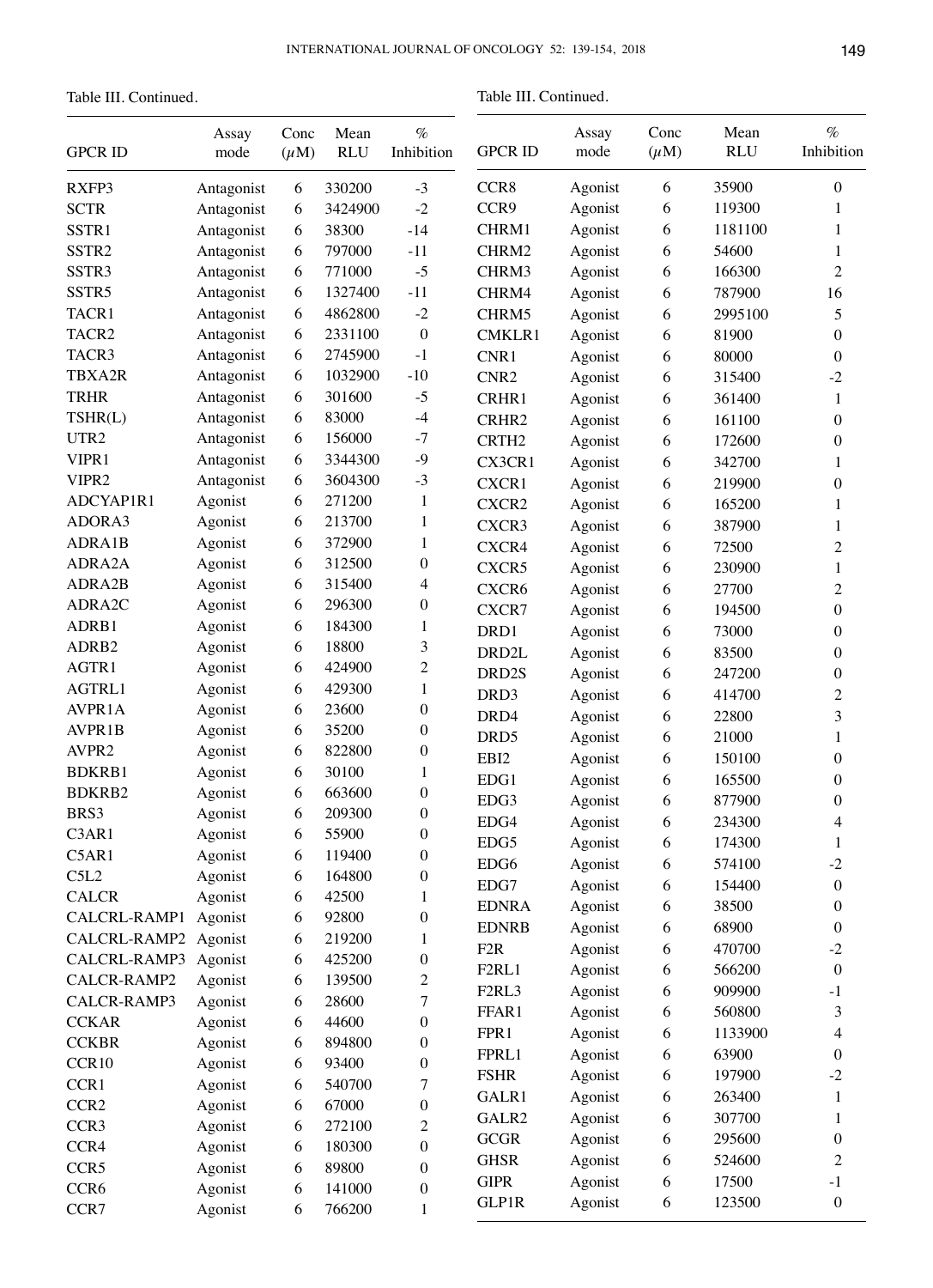| Assay format    | Assay target | Conc $(\mu M)$ | Value 1 | Value 2 | Average value | <b>SD</b> | % Efficacy       |
|-----------------|--------------|----------------|---------|---------|---------------|-----------|------------------|
| Agonist         | AR           | 6              | 3600    | 3200    | 3400          | 282.84    | $-0.3$           |
| Antagonist      | AR           | 6              | 17200   | 17400   | 17300         | 141.42    | 4.3              |
| Agonist         | ERalpha      | 6              | 50400   | 50000   | 50200         | 282.84    | 0.6              |
| Antagonist      | ERalpha      | 6              | 293600  | 288200  | 290900        | 3818.4    | $-2.8$           |
| Antagonist      | ERRalpha     | 6              | 65800   | 61200   | 63500         | 3252.7    | $-4.7$           |
| Inverse agonist | ERRalpha     | 6              | 134600  | 120000  | 127300        | 10324     | $-7.2$           |
| Agonist         | <b>FXR</b>   | 6              | 4000    | 6200    | 5100          | 1555.6    | 0.9              |
| Antagonist      | <b>FXR</b>   | 6              | 95400   | 103400  | 99400         | 5656.9    | $-4.5$           |
| Agonist         | <b>GR</b>    | 6              | 15200   | 16800   | 16000         | 1131.4    | 0.3              |
| Antagonist      | <b>GR</b>    | 6              | 999800  | 1086200 | 1043000       | 61094     | $-9.7$           |
| Agonist         | LXRalpha     | 6              | 232800  | 216800  | 224800        | 11314     | $-0.6$           |
| Antagonist      | LXRalpha     | 6              | 1660000 | 1807600 | 1733800       | 104370    | $-10.7$          |
| Agonist         | LXRbeta      | 6              | 311400  | 330200  | 320800        | 13294     | 1.6              |
| Antagonist      | LXRbeta      | 6              | 1208200 | 1379200 | 1293700       | 120920    | $-4$             |
| Agonist         | <b>MR</b>    | 6              | 16200   | 18000   | 17100         | 1272.8    | 0.3              |
| Antagonist      | <b>MR</b>    | 6              | 295400  | 303800  | 299600        | 5939.7    | $-0.7$           |
| Agonist         | PPARalpha    | 6              | 14600   | 15000   | 14800         | 282.84    | 0.9              |
| Antagonist      | PPARalpha    | 6              | 108400  | 105000  | 106700        | 2404.2    | $-3.3$           |
| Agonist         | PPARdelta    | 6              | 1077800 | 1247000 | 1162400       | 119640    | 0.9              |
| Antagonist      | PPARdelta    | 6              | 3209000 | 2884800 | 3046900       | 229240    | 2.2              |
| Agonist         | PPARgamma    | 6              | 4400    | 5800    | 5100          | 989.95    | 0.3              |
| Antagonist      | PPARgamma    | 6              | 29600   | 28400   | 29000         | 848.53    | 6.5              |
| Agonist         | PRalpha      | 6              | 25800   | 22800   | 24300         | 2121.3    | $-1.6$           |
| Antagonist      | PRalpha      | 6              | 185400  | 190400  | 187900        | 3535.5    | $-3.1$           |
| Agonist         | PRbeta       | 6              | 3200    | 2400    | 2800          | 565.69    | 1.4              |
| Antagonist      | PRbeta       | 6              | 28600   | 33600   | 31100         | 3535.5    | $-0.6$           |
| Agonist         | RARalpha     | 6              | 29400   | 44800   | 37100         | 10889     | $-3.3$           |
| Antagonist      | RARalpha     | 6              | 104000  | 106800  | 105400        | 1979.9    | 14               |
| Agonist         | RARbeta      | 6              | 263600  | 243600  | 253600        | 14142     | $-3.9$           |
| Antagonist      | RARbeta      | 6              | 475000  | 572200  | 523600        | 68731     | $-0.5$           |
| Agonist         | RXRalpha     | 6              | 226000  | 230000  | 228000        | 2828.4    | $-3.8$           |
| Antagonist      | RXRalpha     | 6              | 851800  | 821400  | 836600        | 21496     | $\boldsymbol{0}$ |
| Agonist         | RXRgamma     | 6              | 367800  | 354200  | 361000        | 9616.7    | $-2.7$           |
| Antagonist      | RXRgamma     | 6              | 1266600 | 1310200 | 1288400       | 30830     | $-1.2$           |
| Agonist         | THRalpha     | 6              | 43400   | 34600   | 39000         | 6222.5    | $-0.2$           |
| Antagonist      | THRalpha     | 6              | 383000  | 415800  | 399400        | 23193     | $-4.8$           |
| Agonist         | THRbeta      | 6              | 732400  | 819600  | 776000        | 61660     | 9.3              |
| Antagonist      | THRbeta      | 6              | 1274000 | 1246600 | 1260300       | 19375     | $-5.2$           |

| Table IV. PRP-1 activity with nhrMAX panel. |  |  |
|---------------------------------------------|--|--|
|---------------------------------------------|--|--|

SD, standard deviation.

serum and affinity chromatography purified was labeled with Zenon Alexa fluor 488 IgG complex (green) and manifested its presence in the nucleus (labeled with DAPI in blue) of the chondrosarcoma cells (Fig. 3A). The green speckles and dots can be seen both inside and outside the nucleus. In the separate experiment without PRP-1 we have demonstrated that MUC5B is present in the nucleus of these cells as well (Fig. 3B). The plasma membrane is seen in red and Muc5B, which was labeled with DyLight 488 is green. The composite image (Fig. 3C) demonstrates nuclear localization of both MUC5B (left panel) and PRP-1 (right panel) in aqua green color on the background of blue nucleus. Fig. 3D illustrates the presence of TLR1 receptor, (labeled in yellow with H&L Dylight 550) in the nucleus and around it. Fig. 3E depicts colocalization experiment of TLR6 and PRP-1 and whereas it was problematic to show TLR1 and PRP-1 colocalization in the previous figure due to spectral overlaps, here TLR6 receptor nuclear and cytoplasmic localization is demonstrated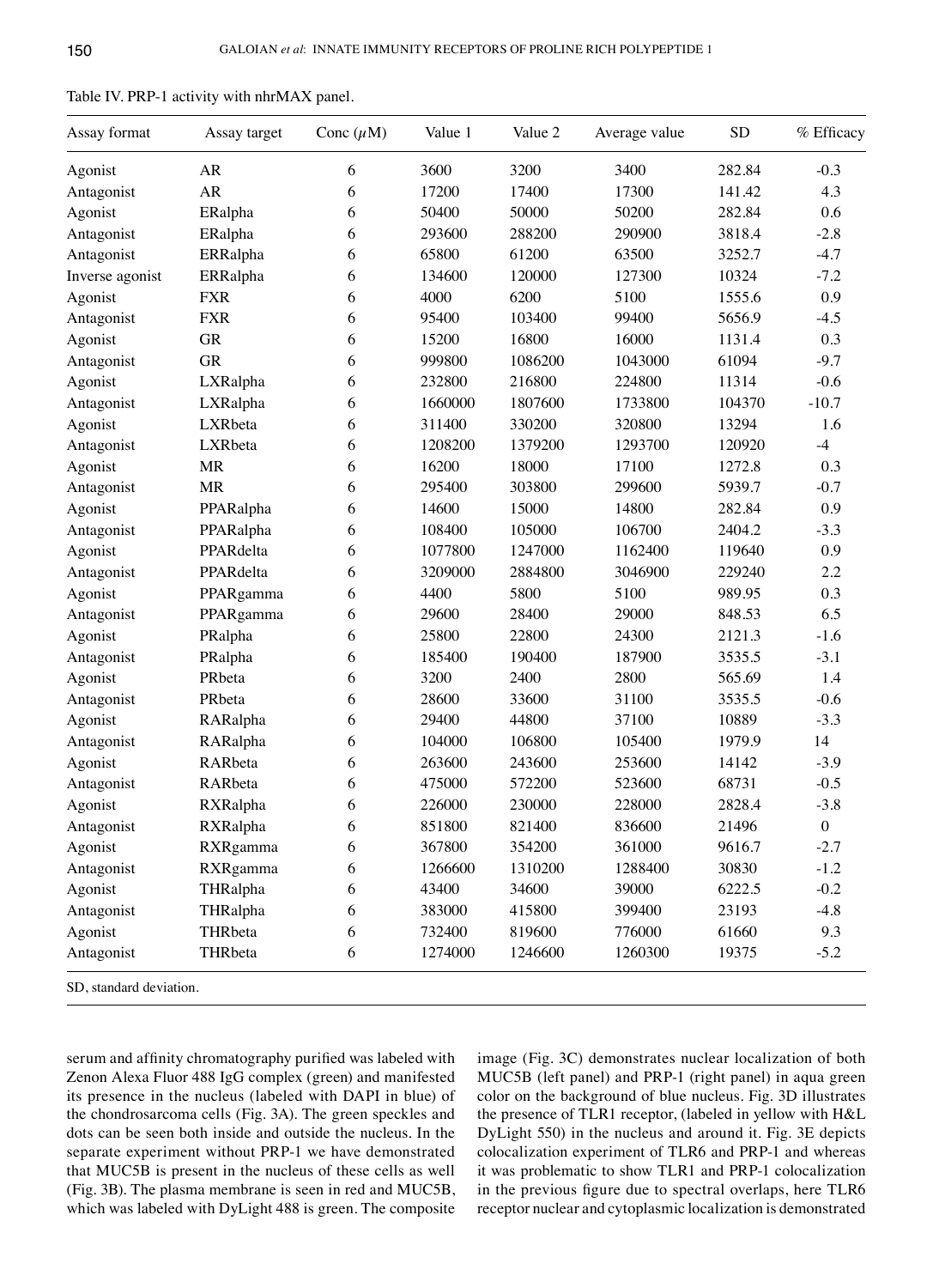

Figure 3. Immunocytochemistry results indicating nuclear localization of PRP-1 and nuclear colocalization with MUC5B, TLR1, TLR6 in human chondrosarcoma JJ012 cell line. (A) PRP-1 antibody localization in nucleus of human chondrosarcoma JJ012 cells. Dark blue color-DAPI was applied for nuclear staining. Zenon Alexa fluor rabbit 488IgG (green) was used for PRP-1 rabbit serum IgG antibody staining. (B) MUC5B receptor localization in the nucleus of human JJ012 chondrosarcoma cells. Alexa Fluor 594 wheat germ agglutinin (WGA) was used to label plasma membrane (red) at 1:200 dilution for 1 h. DAPI (dark blue) stained nucleus at  $3 \mu$ M. Rabbit anti-MUC5B was adopted as primary, and green goat anti-rabbit IgG H&L (DyLight 488) was used as a secondary antibody. (C) Composite image of nuclear localization of MUC5B (left panel) and PRP-1 antibody (right panel) in human JJ012 chondrosarcoma cells. Dark blue color-DAPI was applied for nuclear staining. Zenon Alexa fluor rabbit 488IgG (green) was used for PRP-1 rabbit serum IgG antibody detection. Rabbit anti-MUC5B was adopted as primary, and green goat anti-rabbit IgG H&L (Dylight 488) was used as a secondary antibody. (D) TLR1 receptor localization in the cytoplasm and the nucleus in human chondrosarcoma JJ012 cells. TLR1 rabbit antibody was used as a primary, whereas goat anti-rabbit H&L (DyLight 550) was applied as the secondary antibody (yellow color). (E) TLR6 receptor nuclear and cytoplasmic colocalization with PRP-1 is demonstrated, H&L Dylight 550 was used as a secondary antibody (yellow). PRP-1 was stained with zenon alexa fluor 488 IgG (green). (F) Western blot of nucleolin protein expression in human chondrosarcoma cell line. PRP-1 did not have any effect on nucleolin expression, indicating the absence of PRP-1 location in nucleoli. The band corresponded to MW of 77 kDa.



Figure 4. Heat map of gene expression (qRT PCR) upon PRP-1 treatment. The clustrogram performs non-supervised hierarchical clustering of the entire dataset to display a heat map with dendrograms indicating co-regulated genes across groups or individual samples; it represents the average of Ct values displayed across the genes of each sample. S2 stands for samples treated with 1  $\mu$ g/ml of PRP-1 and S1 stands for 10  $\mu$ g/ml of PRP-1. TLR2 and TLR6 were highly expressed in S2, while TLR1 was highly expressed in S1 and moderately in S2 group. c-Myc and MUC5B were highly expressed in S2. GAPDH and ACTB were housekeeping genes.

with PRP-1, which was stained with Zenon Alexa Fluor 488 IgG (green). H&L Dylight 550 was used as a secondary antibody (yellow) for TLR6. The immunoblot experiment with the nucleolin antibody, marker for nucleoli indicated that PRP-1 was not located in the nucleoli, as no changes in nucleolin protein expression was observed on PRP-1 treatment (Fig. 3F). *RT2 qPCR primer assays show the effect of PRP-1 on gene expression of TLR receptors and MUC5B*. RT2 qPCR custom designed primer assays were performed by Qiagen to understand the effect of PRP-1 on gene expression of TLR receptors and MUC5B. Mature RNA was isolated using RNA extraction according to the manufacturer's instructions. RNA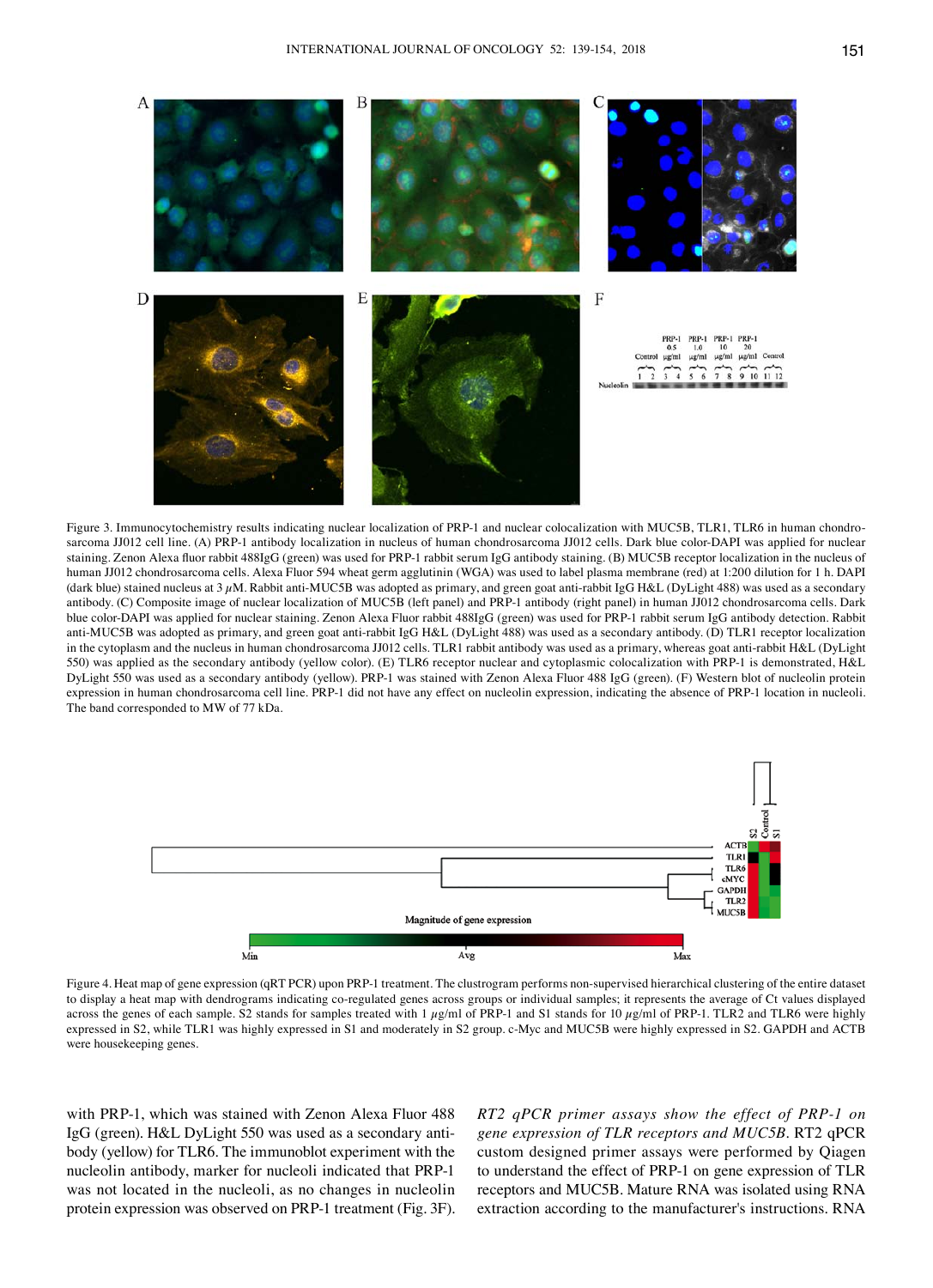

Figure 5. Immunostimulation triggers intracellular PRP-1 synthesis in normal resting and stimulated human peripheral blood lymphocytes. The dynamics of intracellular expression of PRP-1 in PHA-activated lymphocytes indicated that PRP-1 was induced at the early stages of cell activation. On y-axes (MFI)-median fluorescence intensity.

was subjected to spectrophotometrical quality control and then reverse transcribed to cDNA. RT2 SYBR-Green qPCR Master Mix was used with RT2 qPCR assays. In this study, 7 genes (TLR1, TLR2, TLR6, MUC5B, c-Myc and 2 housekeeping genes GAPDH and ACTB) were profiled on three samples with technical triplicates. c-Myc was included, as we wanted to confirm its drastic downregulation after PRP-1 treatment in luciferase assay (4) and western blot experiments, reported earlier (10). The heat map, clustergram of average Ct values across the gene of each sample, with the magnitude of gene expression scale below, is presented in Fig. 4. As evident from the figure, there is dose-dependent effect of PRP-1 on the expression of the above mentioned genes, except the control housekeeping genes. The TLR1 receptor was well expressed in the cells treated with 10  $\mu$ g/ ml, whereas no expression was detected at  $1 \mu g/ml$  peptide treatment. TLR2, TLR6, MUC5B demonstrated high expression with  $1 \mu g/ml$  treatment when compared to nontreated control. c-Myc expression went down drastically when treated with 10  $\mu$ g/ml PRP-1. The data analysis web portal calculated fold change/regulation using ∆∆Ct method, in which ∆Ct is calculated between gene of interest (GOI) and an average of housekeeping genes (HKG) followed by ∆∆Ct calculations (∆Ct (experiment) - ∆Ct (control). Fold change is then calculated using the 2-∆∆Ct formula. The system detected only statistically significant upregulation (P<0.0001) of TLR2 for the samples treated with  $1 \mu g/ml$  PRP-1, with 5.26fold upregulation when calculated with the ∆∆Ct.

#### **Discussion**

Metastatic chondrosarcoma is fatal because of metastatic spread and absence of the effective therapies. Therefore, search for new approaches is of the utmost importance. PRP-1, inhibits chondrosarcoma cell growth by  $>80\%$  (4,6) it halts cell cycle progression in G1/S transition (6). This mTORC1 inhibitor, cytostatic peptide is potent upregulator of tumor suppressors and inhibitor of oncoproteins and embryonic stem cell markers (7-9). We have demonstrated also that intracellular expression of PRP-1 is associated with the early stages of lymphocyte activation by phytohemagglutinin, (PHA) (Fig. 5). However, the interacting partners or receptors for this important peptide has not been identified. Using triCEPS (ligand based receptor capture technology), we were able to identify MUC5B, one of the members of mucin family as the receptor for PRP-1. Notably, proline rich proteins in saliva, different from the neuropeptide PRP-1, were found in reported literature to interact with mucins (48). Immunoblot results of this study indicated that TLR1, TLR2 (which are usually dimerized) and TLR6 are binding interaction partners for PRP-1, as their expression increased in dose-response manner upon PRP-1 treatment. Indeed, the link between TLR1/2 and TLR6 was documented in the literature. TLR1 and TLR6 was shown to pair with TLR2 and that interaction was needed for pattern recognition of pathogens (49,50). TLR7 was not expressed in human JJ012 cell line at all, but all the other TLR groups were present. No changes in the expression of TLR10 were observed with PRP-1, although sometimes it was reported that in certain cases TLR10 is able to homodimerize or heterodimerize with TLR1 and TLR2, but its ligand remains unknown (19). We have demonstrated that PRP-1 upregulates the expression of adaptor protein TICAM2 (TRAM) but not of TICAM1 (TRIF). Most TLRs share a common signaling pathway in which myeloid differentiation factor 88 (MyD88) plays a central role (51). It is known also that TLR2 can be TRAM dependent in addition to the MyD88-dependent pathway with certain MyD88 independent exceptions (51). TLR2 is also internalized following ligand binding, but in this case, MyD88-dependent signaling continues from an intracellular location away from the plasma membrane and stimulates type I IFN production through an as yet unknown mechanism (52). Due to the importance of TLR signaling in tumorigenesis, TLR agonists have potential for antitumor therapy (53-57). Both TLR and mucins have important role in host defense mechanism, however, the link between two of them in non-infectious conditions and cancer pathology deserves attention. Understanding connecting crosstalk between two of them will open new avenues for therapeutic intervention. Cancer cells might use the TLR signaling pathways much in the same way to upregulate the expression of MUCs which in turn may also regulate TLR signaling (22). Mucins are a class of major differentially expressed proteins between normal and cancer cells, which makes them a potential target for anticancer therapies. As a class of glycoproteins, MUCs are recognized as potential markers of disease progression or inhibition (58) and are currently investigated as therapeutic targets for cancer (59). Our experimental results indicated the nuclear localization of both MUC5B and TLR1/2. Indeed the evidence of their nuclear translocation was reported in the literature (24,60). Due to the importance of TLR signaling in tumorigenesis, TLR agonists have potential for antitumor therapy (22,54-58).The fact that PRP-1 has receptors of innate immunity explains observed antibacterial properties of PRP (61). The biochemical evidence for the direct interaction of TLRs or MUC5B with endogenous stimulators is limited. There is no doubt that it is of great significance to identify those ligands and elucidate their biological functions, especially if upon their binding with the ligand, the antiproliferative effect in tumor is manifested. The western blot analysis and immunocytochemistry data indicated upregulated protein expression of TLR1, TLR6, MUC5B after the treatment with PRP-1 in JJ012 human chondrosarcoma cell line, the custom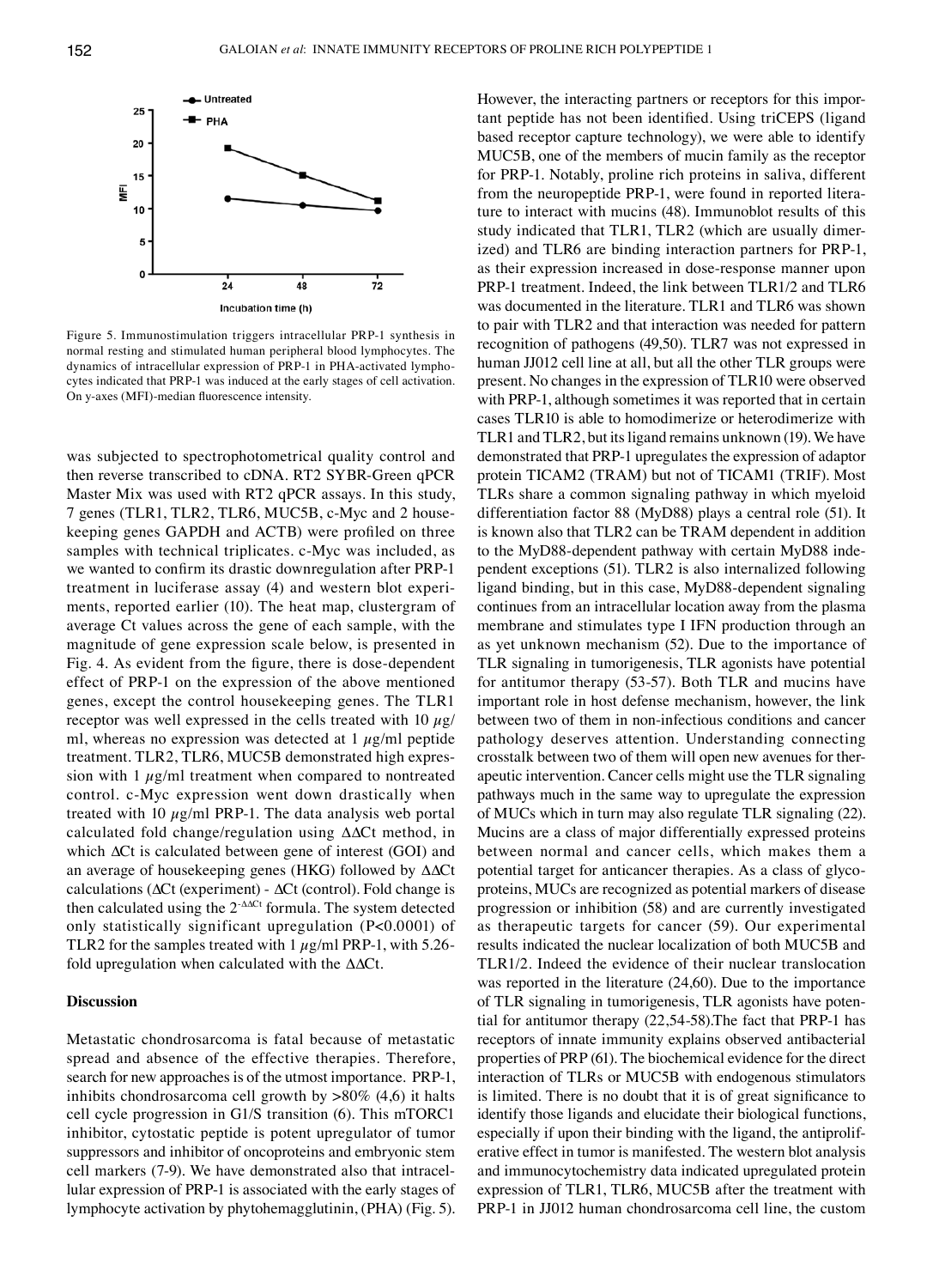designed RT2 qPCR primer assays proved that PRP-1 indeed has effect on expression levels of its interacting partner genes as well. However, depending on the method it showed some dose response differences. For example, in case of TLR2 the protein expression upregulation with 1 and 10  $\mu$ g/ml PRP-1 was observed in dose-response manner in western blot experiments. however, the heat map and qRT-PCR ∆Ct calculations proved that the highest upregulation of TLR2 expression is taking place at 1  $\mu$ g/ml (>5-fold upregulation). On the gene expression level, the qRT-PCR did not report significant fold change in ∆Ct for TLR1 or TLR6, whereas in western blot experiments we saw obvious upregulation of protein expression for these respective receptors after the dose response treatment with PRP-1. MUC5B on the heat map demonstrated the most upregulation after the treatment with  $1 \mu g/ml$ , which coincided with MUC5B ELISA results, though TriCEPS technology detected MUC5B as binding partner with 10  $\mu$ g/ ml PRP-1 treatment. c-Myc results demonstrated downregulation of its gene expression in dose-response manner with PRP-1, being downregulated very strongly at 10  $\mu$ g/ml, which is concordant with our previous results (10). Despite these differences, it is important to mention that most of inhibitory responses caused by PRP-1 treatment on cell growth of tumor cell lines or upregulation of tumor suppressors and downregulation of oncoproteins, were maximally observed when treated with 1-20  $\mu$ g/ml PRP-1 range. PRP-1 is a compound naturally produced in the body and the fact it was detected in the nucleus of chondrosarcoma cells and that it upregulated TLR1/2 dimer and TLR6 possibly indicates PRP-1 as an endogenous ligand.

The ability of TLRs to recognize endogenous stimulators appears to be essential to their function in regulating noninfectious (sterile) inflammation. TLR-induced innate immune responses regulate non-infectious sterile inflammation and subsequently, adaptive immune response. The endogenous TLR ligands and their receptors can be localized in different cellular compartments and cannot interact physiologically. However, when the tissue is injured, the passive release of endogenous ligand or its active transport utilizing non-conventional lysosomal route. In the present study, we were able to identify the pattern recognition receptors of adaptive immunity TLR1, TLR2 and TLR6, and secreted mucin MUC5B as binding partners for cytostatic PRP-1 peptide. The mentioned results allow to understand the immunomodulatory, antibacterial effect of PRP-1, reported by our group before (3,42,61). From oncologic standpoint it is important information that immune receptors play antitumorigenic role when bound to PRP-1 ligand.

## **Acknowledgements**

The present study was supported in part by a gift from the Ratcliffe Foundation to Miami Center of Orthopedic Research and Education. We would like to thank Qiagen Inc., Service Core for the qRT-PCR experiments, the Analytical Imaging Core Facility at DRI/SCCC, University of Miami, which provided immunocytochemistry imaging service. Our thanks to Ms. Maria Boulina for the help and guidance with the imaging. we would like to thanks Dr Paul Helbling and Dr Florian Marty from Dual Systems Biotech (Zurich), Switzerland, for their productive collaboration and triCEPS methodology experiments.

#### **References**

- 1. Ozaki T, Hillmann A, Lindner N, Blasius S and Winkelmann W: Metastasis of chondrosarcoma. J Cancer Res Clin Oncol 122: 625-628, 1996.
- 2. Mirra J: Bone Tumors: Clinical, radiologic, and pathologic corre- lations. Lea and Febiger, Philadelphia, PA, 1989.
- 3. Galoyan A: Neurochemistry of brain neuroendocrine immune system: Signal molecules. Neurochem Res 25: 1343-1355, 2000.
- 4. Galoian K, Temple TH and Galoyan A: Cytostatic effect of the hypothalamic cytokine PRP-1 is mediated by mTOR and cMyc inhibition in high grade chondrosarcoma. Neurochem Res 36: 812-818, 2011.
- 5. Galoian K, Temple HT and Galoyan A: mTORC1 inhibition and ECM-cell adhesion-independent drug resistance via PI3K-AKT and PI3K-RAS-MAPK feedback loops. Tumour Biol 33: 885-890, 2012.
- 6. Galoian KA, Temple TH and Galoyan A: Cytostatic effect of novel mTOR inhibitor, PRP-1 (galarmin) in MDA 231 (ER-) breast carcinoma cell line. PRP-1 inhibits mesenchymal tumors. Tumour Biol 32: 745-751, 2011.
- 7. Galoian KA, Guettouche T, Issac B, Qureshi A and Temple HT: Regulation of onco and tumor suppressor MiRNAs by mTORC1 inhibitor PRP-1 in human chondrosarcoma. Tumour Biol 35: 2335-2341, 2014.
- 8. Galoian K, Qureshi A, Wideroff G and Temple HT: Restoration of desmosomal junction protein expression and inhibition of H3K9 specific histone demethylase activity by cytostatic proline-rich polypeptide-1 leads to suppression of tumorigenic potential in human chondrosarcoma cells. Mol Clin Oncol 3: 171-178, 2015.
- 9. Galoian K, Luo S, Qureshi A, Patel P, Price R, Morse AS, Chailyan G, Abrahamyan S and Temple HT: Effect of cytostatic mation pathway signaling in chondrosarcoma. Mol Clin Oncol 5: 618-624, 2016.
- 10. Galoian K, Qureshi A, D'Ippolito G, Schiller PC, Molinari M, Johnstone AL, Brothers SP, Paz AC and Temple HT: Epigenetic regulation of embryonic stem cell marker miR302C in human chondrosarcoma as determinant of antiproliferative activity of proline-rich polypeptide 1. Int J Oncol 47: 465-472, 2015.
- 11. Yu L, Wang L and Chen S: Exogenous or endogenous Toll-like receptor ligands: Which is the MVP in tumorigenesis? Cell Mol Life Sci 69: 935-949, 2012.
- 12. Rakoff-Nahoum S and Medzhitov R: Toll-like receptors and cancer. Nat Rev Cancer 9: 57-63, 2009.
- 13. Joshi S, Kumar S, Choudhury A, Ponnusamy MP and Batra SK: Altered Mucins (MUC) trafficking in benign and malignant conditions. Oncotarget 5: 7272-7284, 2014.
- 14. Blasius AL and Beutler B: Intracellular toll-like receptors. Immunity 32: 305-315, 2010.
- 15. Huang B, Zhao J, Unkeless JC, Feng ZH and Xiong H: TLR signaling by tumor and immune cells: A double-edged sword. Oncogene 27: 218-224, 2008.
- 16. Apetoh L, Ghiringhelli F, Tesniere A, Obeid M, Ortiz C, Criollo A, Mignot G, Maiuri MC, Ullrich E, Saulnier P, *et al*: Toll-like receptor 4-dependent contribution of the immune system to anticancer chemotherapy and radiotherapy. Nat Med 13: 1050-1059, 2007.
- 17. Medzhitov R: Origin and physiological roles of inflammation. Nature 454: 428-435, 2008.
- 18. Seong SY and Matzinger P: Hydrophobicity: An ancient damageassociated molecular pattern that initiates innate immune responses. Nat Rev Immunol 4: 469-478, 2004.
- 19. Hasan U, Chaffois C, Gaillard C, Saulnier V, Merck E, Tancredi S, Guiet C, Brière F, Vlach J, Lebecque S, et al: Human TLR10 is a functional receptor, expressed by B cells and plasma-cytoid dendritic cells, which activates gene transcription through MyD88. J Immunol 174: 2942-2950, 2005.
- 20. Lowe EL, Crother TR, Rabizadeh S, Hu B, Wang H, Chen S, Shimada K, Wong MH, Michelsen KS and Arditi M: Toll-like receptor 2 signaling protects mice from tumor development in a mouse model of colitis-induced cancer. PLoS One 5: e13027, 2010.
- 21. Yu L, Wang L and Chen S: Endogenous toll-like receptor ligands and their biological significance. J Cell Mol Med 14: 2592-2603, 2010.